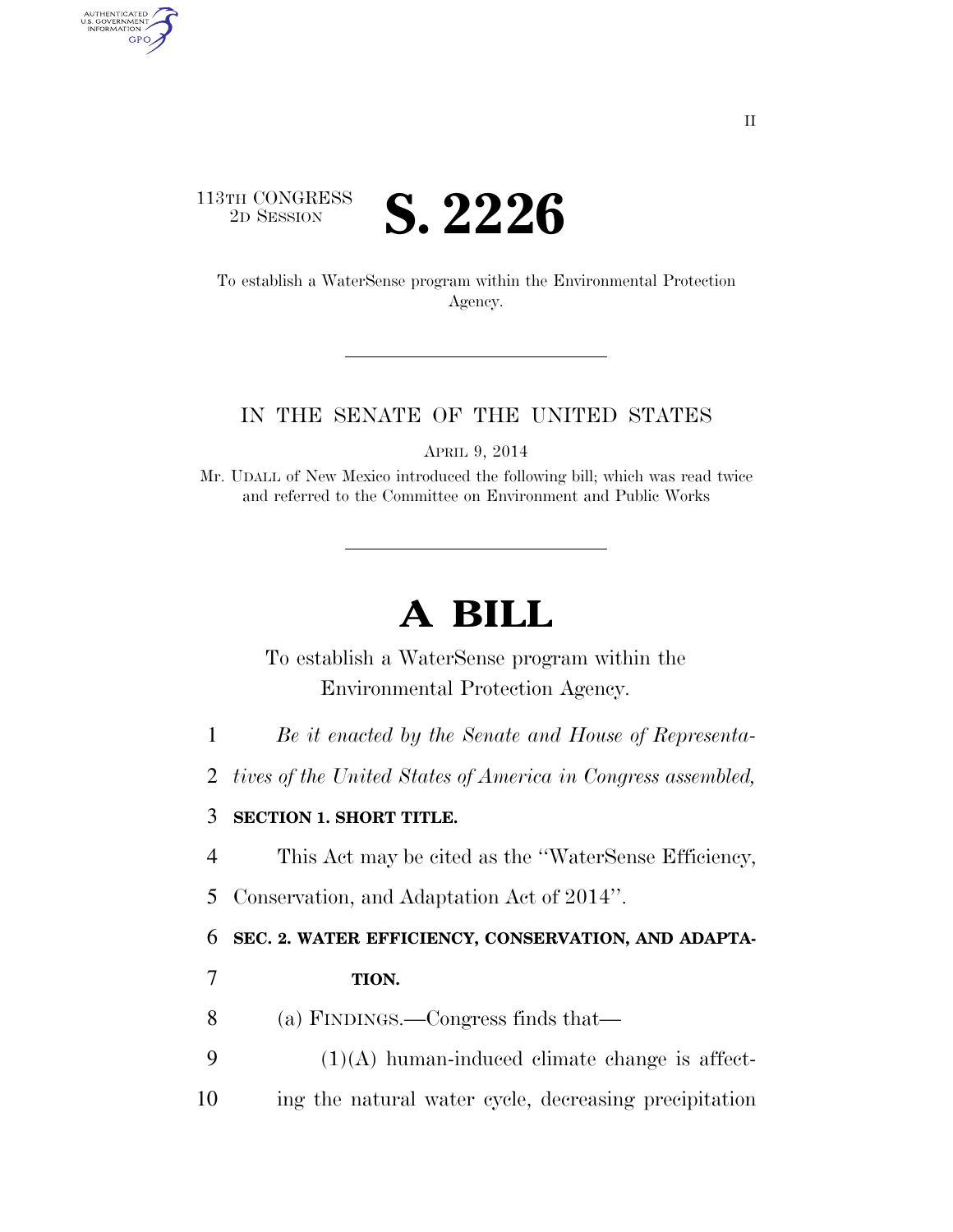| $\mathbf{1}$   | levels in the West, especially the Southwest, and      |
|----------------|--------------------------------------------------------|
| $\overline{2}$ | making droughts and floods more frequent and more      |
| 3              | intense;                                               |
| $\overline{4}$ | (B) declining precipitation levels will severely       |
| 5              | impact water supplies in Southwestern States; and      |
| 6              | (C) a sharp increase in the number of days with        |
| 7              | very heavy precipitation throughout the Northeast      |
| 8              | and the Midwest will stress aging water infrastruc-    |
| 9              | ture;                                                  |
| 10             | (2) changes in the water cycle caused by cli-          |
| 11             | mate disruptions will adversely affect water infra-    |
| 12             | structure, energy production and use, human health,    |
| 13             | transportation, agriculture, and ecosystems, while     |
| 14             | also aggravating water disputes across the United      |
| 15             | States;                                                |
| 16             | $(3)(A)$ the Colorado River, which supplies water      |
| 17             | for more than $30,000,000$ people, is experiencing the |
| 18             | worst drought in more than 100 years of record-        |
| 19             | keeping; and                                           |
| 20             | (B) the primary reservoirs of the Colorado             |
| 21             | River Basin and Lakes Mead and Powell have lost        |
| 22             | nearly half of the storage waters of the reservoirs    |
| 23             | and Lakes, and clean hydropower generated from         |
| 24             | Hoover Dam risks reduction if the extended drought     |
| 25             | persists;                                              |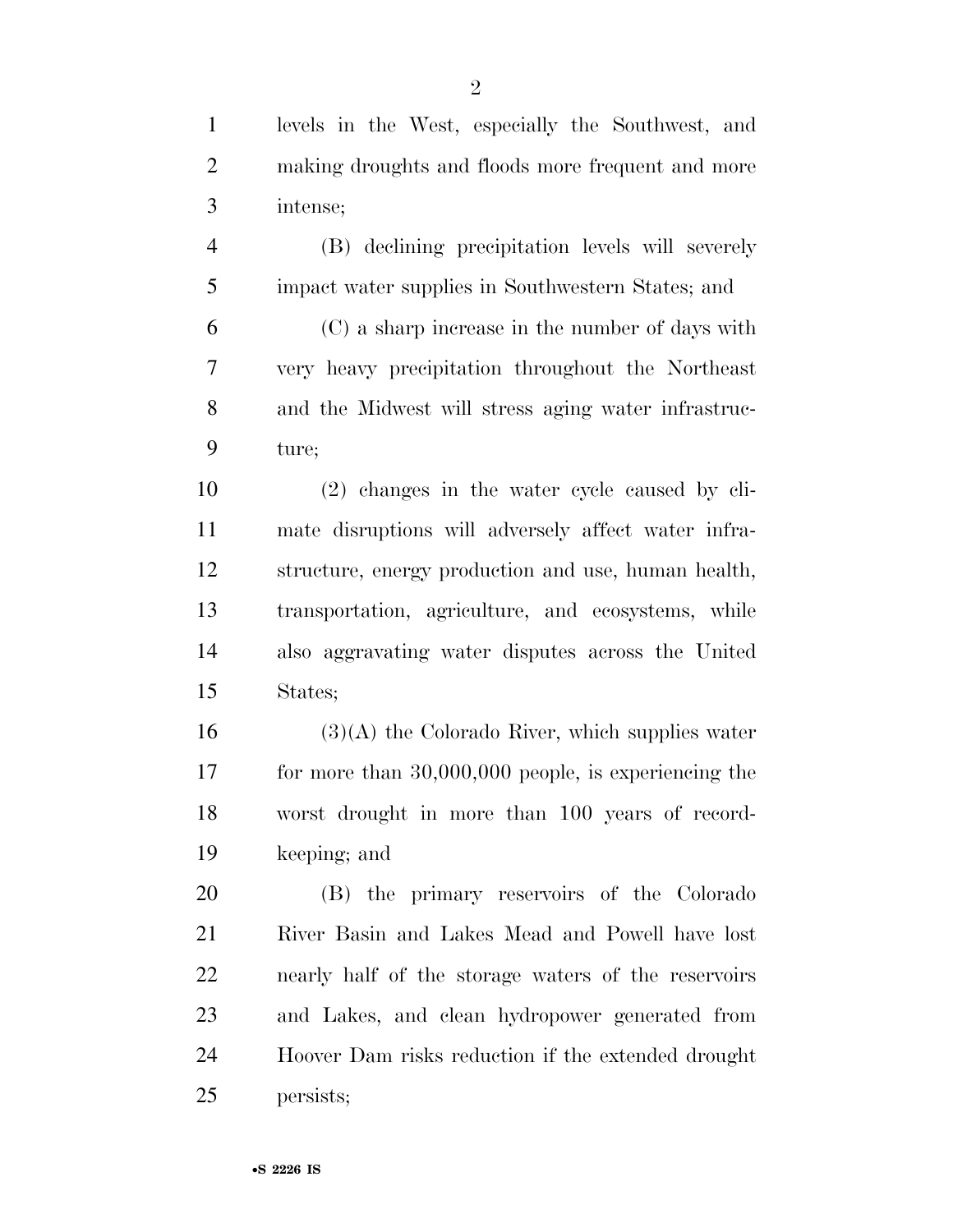| $\mathbf{1}$   | (4) States and local governments and water              |
|----------------|---------------------------------------------------------|
| $\overline{2}$ | utilities can begin to address the challenges de-       |
| 3              | scribed in this subsection by providing incentives for  |
| $\overline{4}$ | water efficiency and conservation, while also plan-     |
| 5              | ning and investing in infrastructure to adapt to the    |
| 6              | impacts of climate change, particularly those im-       |
| 7              | pacts already affecting the United States;              |
| 8              | (5) residential water demand can be reduced by          |
| 9              | 25 to 40 percent using existing, cost-effective tech-   |
| 10             | nologies that also can reduce the water bills of con-   |
| 11             | sumers by hundreds of dollars per year; and             |
| 12             | (6) water and energy use are inseparable activi-        |
| 13             | ties, and supplying and treating water consumes         |
| 14             | around 4 percent of the electricity of the United       |
| 15             | States, and electricity makes up 75 percent of the      |
| 16             | cost of processing and delivering municipal water.      |
| 17             | (b) DEFINITION OF ADMINISTRATOR.—In this Act,           |
| 18             | the term "Administrator" means the Administrator of the |
| 19             | Environmental Protection Agency.                        |
| 20             | (c) WATERSENSE.—                                        |
| 21             | (1) IN GENERAL.—There is established within             |
| 22             | the Environmental Protection Agency a WaterSense        |
| 23             | program to identify and promote water efficient         |
| 24             | products, buildings, landscapes, facilities, processes, |
| 25             | and services so as—                                     |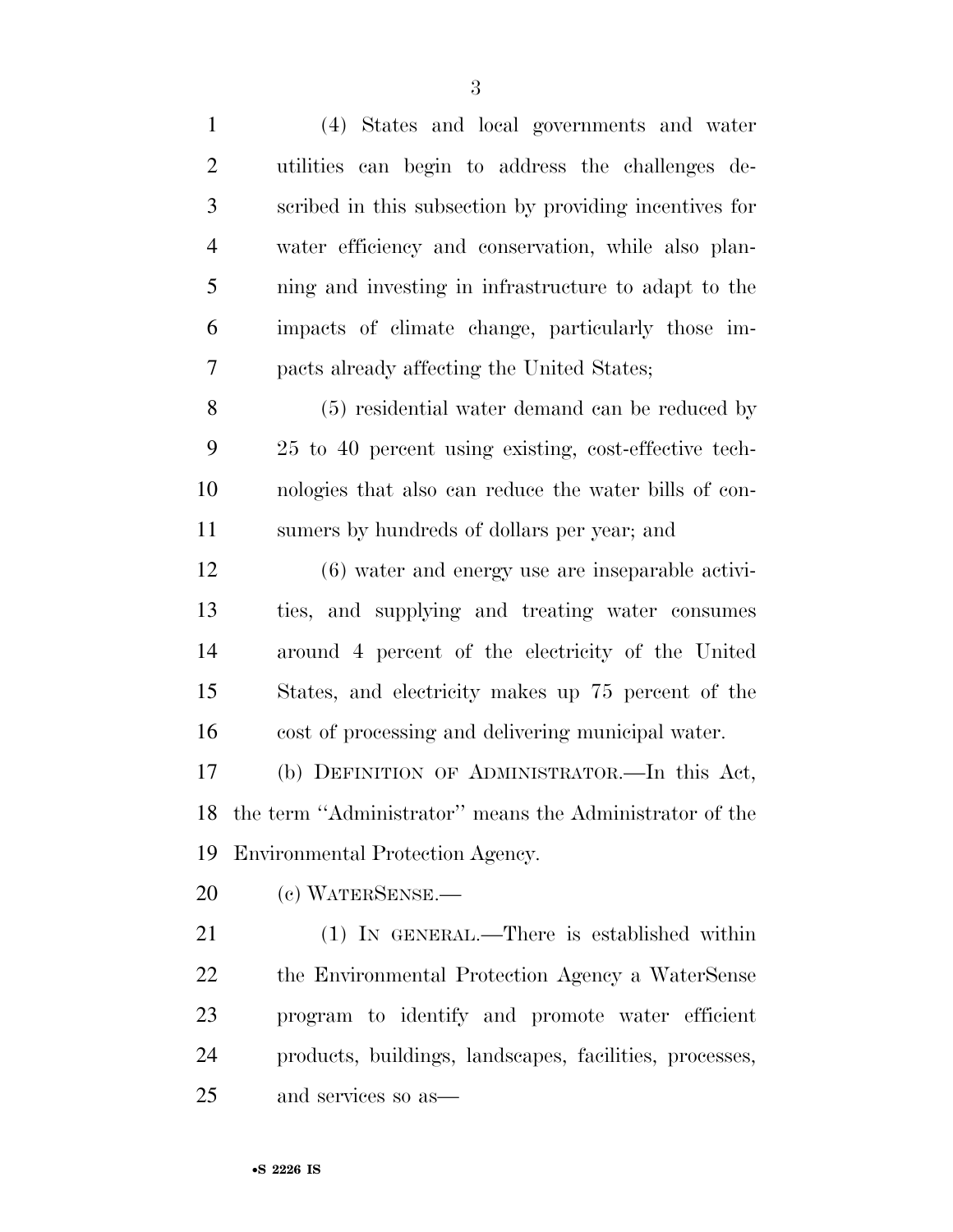| $\mathbf{1}$   | $(A)$ to reduce water use;                        |
|----------------|---------------------------------------------------|
| $\overline{2}$ | (B) to reduce the strain on water, waste-         |
| 3              | water, and stormwater infrastructure;             |
| $\overline{4}$ | (C) to conserve energy used to pump, heat,        |
| 5              | transport, and treat water; and                   |
| 6              | (D) to preserve water resources for future        |
| 7              | generations, through voluntary labeling of, or    |
| 8              | other forms of communications about, products,    |
| 9              | buildings, landscapes, facilities, processes, and |
| 10             | services that meet the highest water efficiency   |
| 11             | and performance criteria.                         |
| 12             | (2) DUTIES.—The Administrator shall—              |
| 13             | $(A)$ establish—                                  |
| 14             | (i) a WaterSense label to be used for             |
| 15             | certain items; and                                |
| 16             | (ii) the procedure by which an item               |
| 17             | may be certified to display the WaterSense        |
| 18             | label;                                            |
| 19             | (B) promote WaterSense-labeled products,          |
| 20             | buildings, landscapes, facilities, processes, and |
| 21             | services in the market place as the preferred     |
| 22             | technologies and services for-                    |
| 23             | (i) reducing water use; and                       |
| 24             | (ii) ensuring product and service per-            |
| 25             | formance;                                         |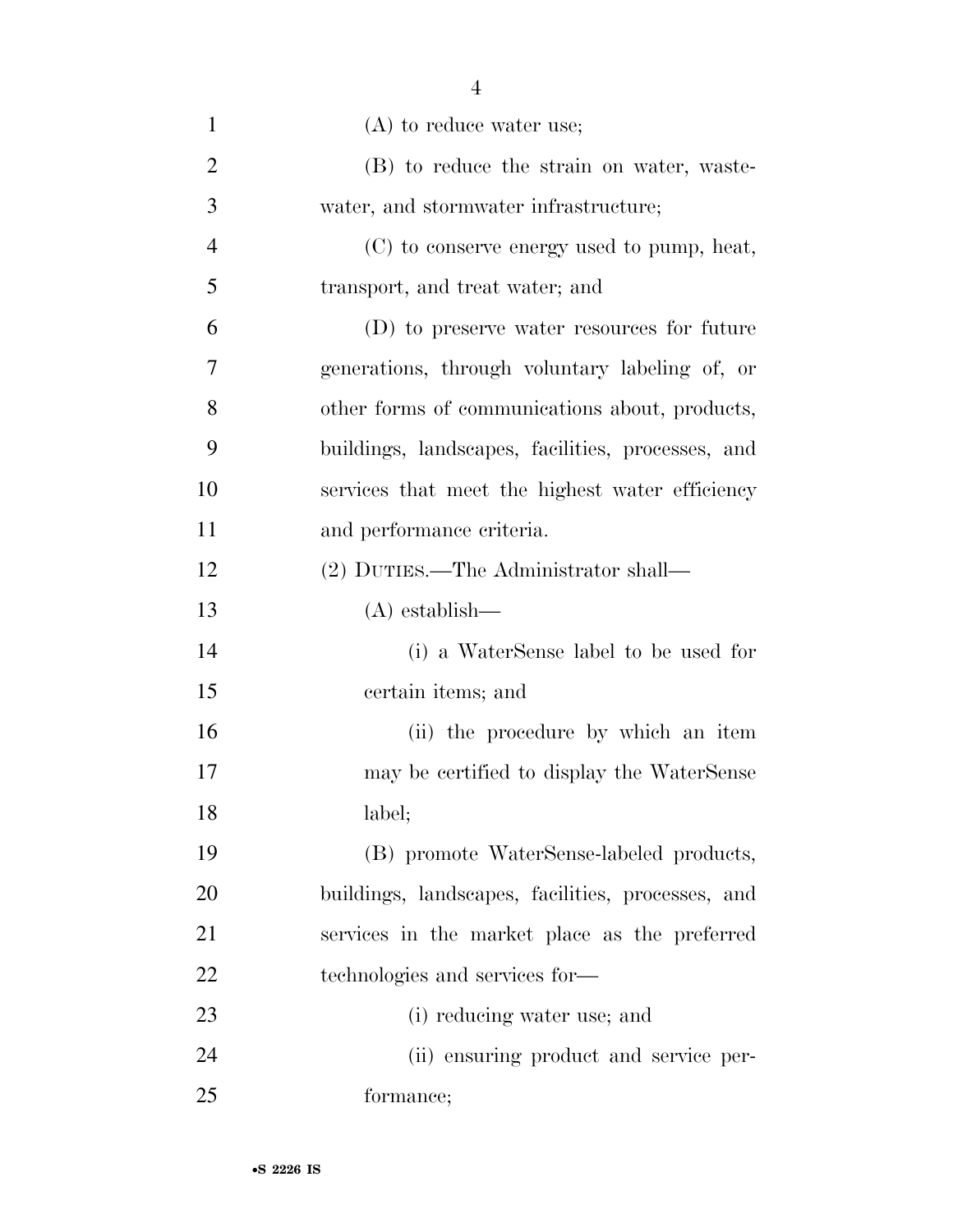| $\mathbf{1}$   | (C) work to enhance public awareness of            |
|----------------|----------------------------------------------------|
| $\overline{2}$ | the WaterSense label through public outreach,      |
| 3              | education, and other means;                        |
| $\overline{4}$ | (D) preserve the integrity of the                  |
| 5              | WaterSense label by—                               |
| 6              | (i) establishing and maintaining per-              |
| $\overline{7}$ | formance criteria so that products, build-         |
| 8              | ings, landscapes, facilities, processes, and       |
| 9              | services labeled with the WaterSense label         |
| 10             | perform as well or better than less water-         |
| 11             | efficient counterparts;                            |
| 12             | (ii) overseeing WaterSense certifi-                |
| 13             | cations made by third parties;                     |
| 14             | (iii) conducting reviews of the use of             |
| 15             | the WaterSense label in the marketplace            |
| 16             | and taking corrective action in any case in        |
| 17             | which misuse of the label is identified; and       |
| 18             | (iv) carrying out such other measures              |
| 19             | as the Administrator determines to be ap-          |
| 20             | propriate;                                         |
| 21             | (E) regularly review and, if appropriate,          |
| 22             | update WaterSense criteria for categories of       |
| 23             | products, buildings, landscapes, facilities, proc- |
| 24             | esses, and services, at least once every 4 years;  |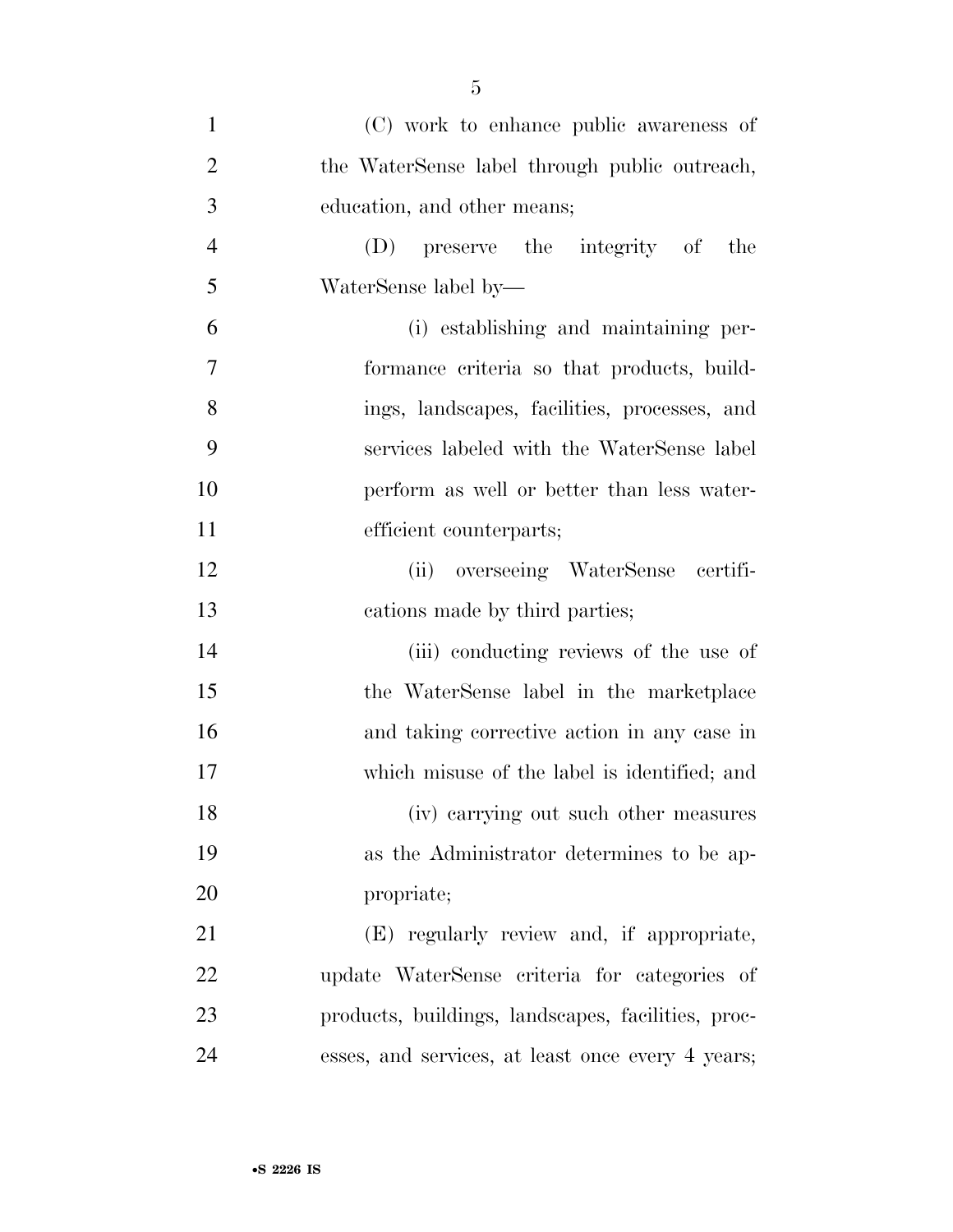(F) to the maximum extent practicable, regularly estimate and make available to the public the production and relative market shares of, and the savings of water, energy, and capital costs of water, wastewater, and stormwater infrastructure attributable to the use of WaterSense-labeled products, buildings, landscapes, facilities, processes, and services, at least annually;

 (G) solicit comments from interested par- ties and the public prior to establishing or re- vising a WaterSense category, specification, in- stallation criterion, or other criterion (or prior to effective dates for any such category, speci- fication, installation criterion, or other cri-16 terion);

 (H) provide reasonable notice to interested parties and the public of any changes (including effective dates), on the adoption of a new or re- vised category, specification, installation cri-21 terion, or other criterion, along with—

 (i) an explanation of the changes; and (ii) as appropriate, responses to com- ments submitted by interested parties and 25 the public: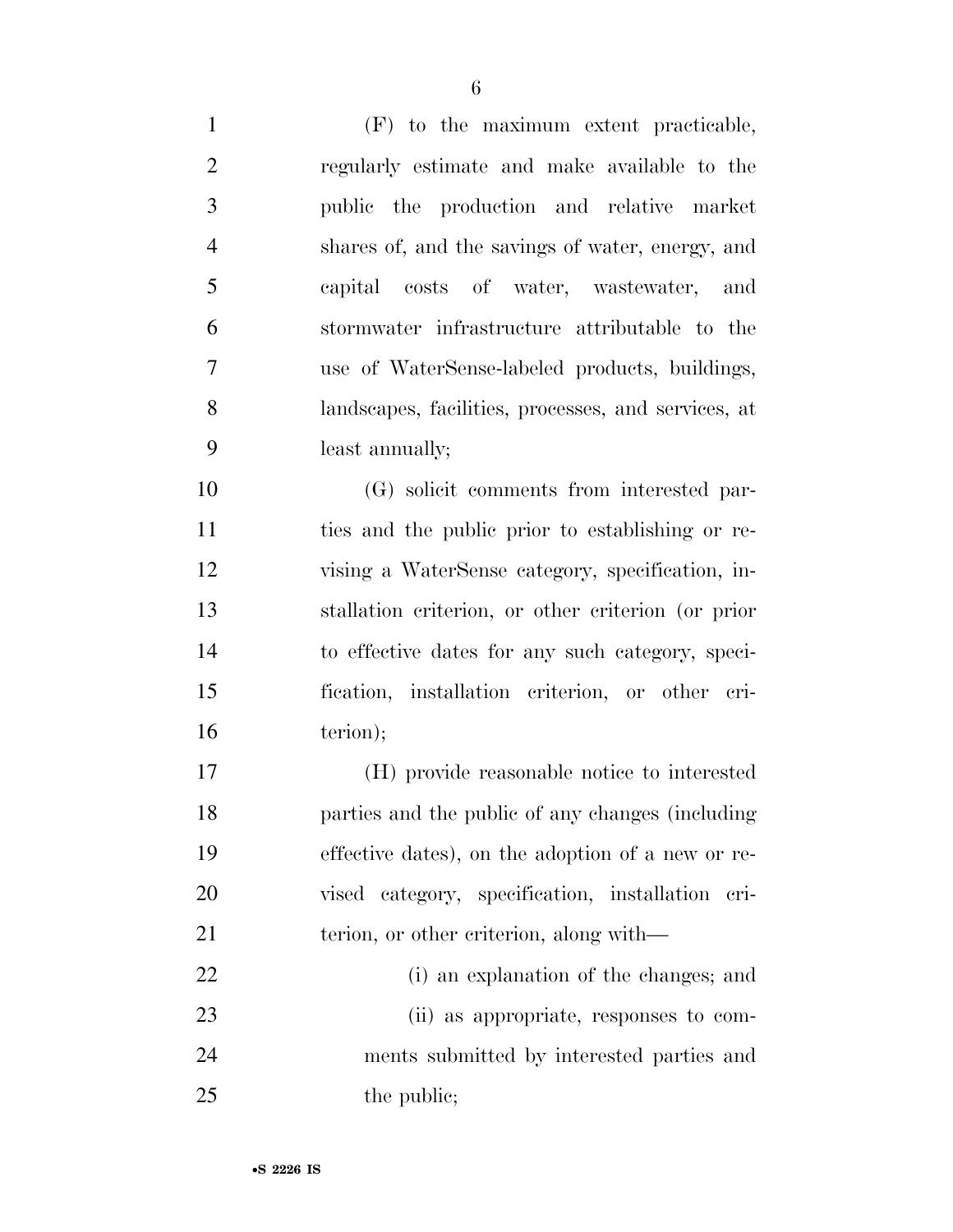(I) provide appropriate lead time (as deter- mined by the Administrator) prior to the appli- cable effective date for a new or significant revi- sion to a category, specification, installation cri- terion, or other criterion, taking into account the timing requirements of the manufacturing, marketing, training, and distribution process for the specific product, building and landscape, or service category addressed; (J) identify and, if appropriate, implement other voluntary approaches in commercial, insti- tutional, residential, industrial, and municipal sectors to encourage recycling and reuse tech- nologies to improve water efficiency or lower water use; and (K) if appropriate, apply the WaterSense label to water-using products that are labeled by the Energy Star program implemented by the Administrator and the Secretary of Energy. 20 (3) AUTHORIZATION OF APPROPRIATIONS.— There are authorized to be appropriated to carry out 22 this subsection— (A) \$7,500,000 for fiscal year 2015; (B) \$10,000,000 for fiscal year 2016;

(C) \$20,000,000 for fiscal year 2017;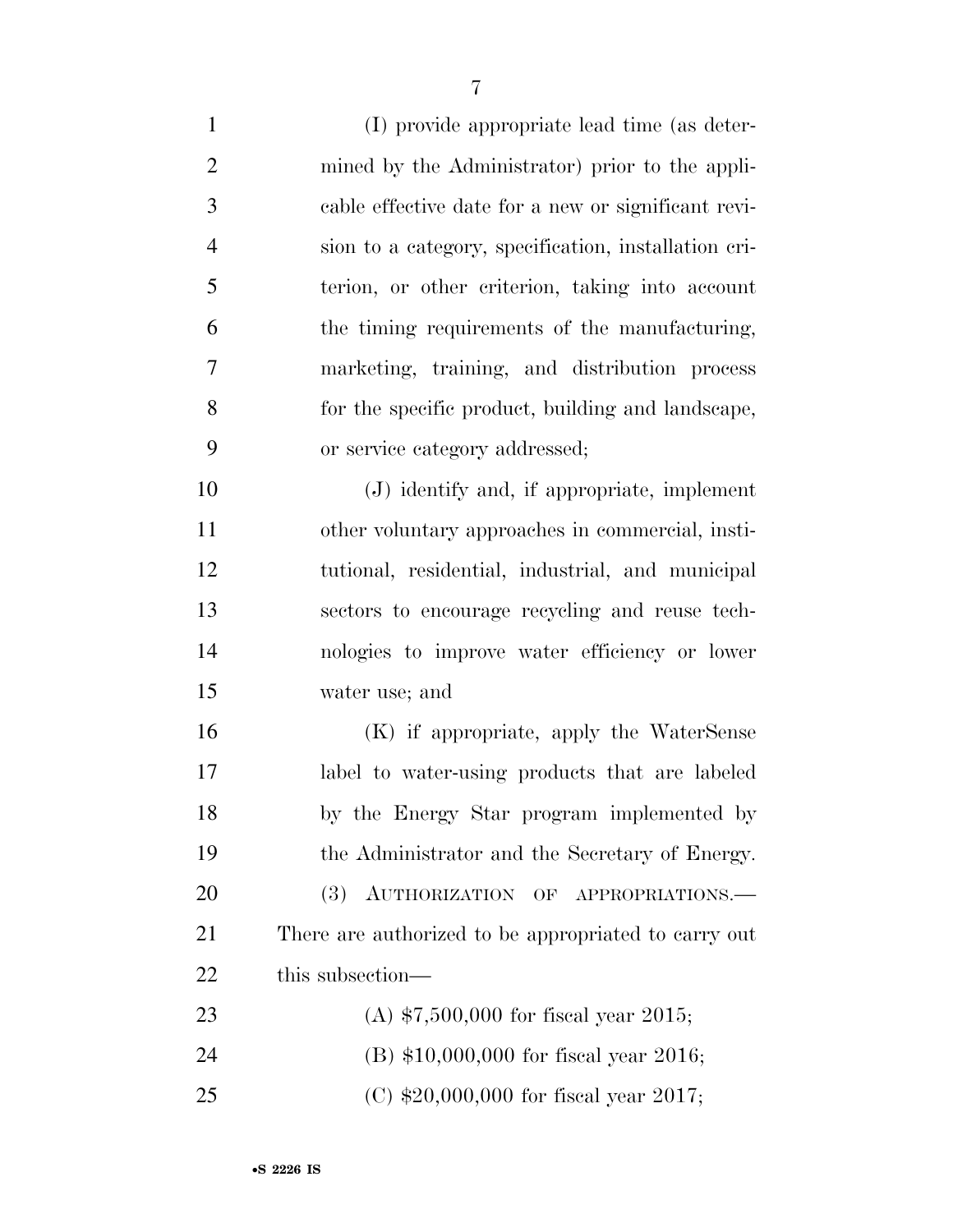| $\mathbf{1}$   | (D) $$50,000,000$ for fiscal year 2018; and       |
|----------------|---------------------------------------------------|
| $\overline{2}$ | (E) for each subsequent fiscal year, the ap-      |
| 3              | plicable amount for the preceding fiscal year, as |
| $\overline{4}$ | adjusted to reflect changes for the 12-month      |
| 5              | period ending the preceding November 30 in        |
| 6              | the Consumer Price Index for All Urban Con-       |
| 7              | sumers published by the Bureau of Labor Sta-      |
| 8              | tistics of the Department of Labor.               |
| 9              | (d) STATE RESIDENTIAL WATER EFFICIENCY AND        |
| 10             | CONSERVATION INCENTIVES PROGRAM.—                 |
| 11             | (1) DEFINITIONS.—In this subsection:              |
| 12             | (A) ELIGIBLE ENTITY.—The term "eligible           |
| 13             | entity" means a State government, local or        |
| 14             | county government, tribal government, waste-      |
| 15             | water or sewerage utility, municipal water au-    |
| 16             | thority, energy utility, water utility, or non-   |
| 17             | profit organization that meets the requirements   |
| 18             | of paragraph $(2)$ .                              |
| 19             | (B) INCENTIVE PROGRAM.—The term "in-              |
| 20             | centive program" means a program for admin-       |
| 21             | istering financial incentives for consumer pur-   |
| 22             | chase and installation of water-efficient prod-   |
| 23             | ucts, buildings (including new water-efficient    |
| 24             | homes), landscapes, processes, or services de-    |
| 25             | scribed in paragraph $(2)(A)$ .                   |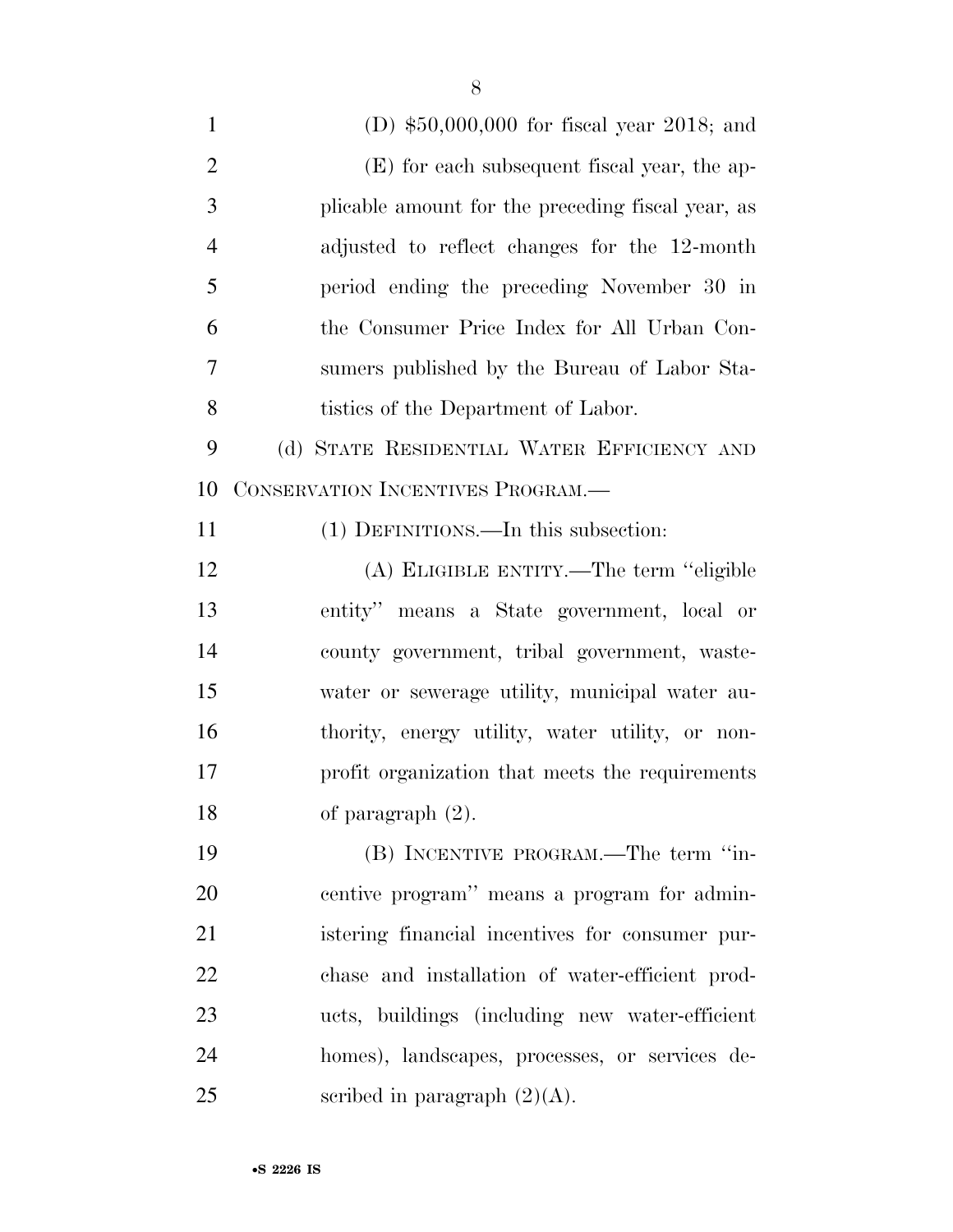| $\mathbf{1}$   | (C) RESIDENTIAL WATER-EFFICIENT               |
|----------------|-----------------------------------------------|
| $\overline{2}$ | PRODUCT, BUILDING, LANDSCAPE, PROCESS, OR     |
| 3              | SERVICE.                                      |
| $\overline{4}$ | (i) IN GENERAL.—The term "residen-            |
| 5              | tial water-efficient product, building, land- |
| 6              | scape, process, or service" means a prod-     |
| 7              | uct, building, landscape, process, or service |
| 8              | for a residence or its landscape that is      |
| 9              | rated for water efficiency and perform-       |
| 10             | ance-                                         |
| 11             | (I) by the WaterSense program;                |
| 12             | <b>or</b>                                     |
| 13             | (II) if a WaterSense specification            |
| 14             | does not exist, by the Energy Star            |
| 15             | program or an incentive program ap-           |
| 16             | proved by the Administrator.                  |
| 17             | (ii) INCLUSIONS.—The term "residen-           |
| 18             | tial water-efficient product, building, land- |
| 19             | scape, process, or service" includes—         |
| 20             | (I) faucets;                                  |
| 21             | (II) irrigation technologies and              |
| 22             | services;                                     |
| 23             | (III) point-of-use water treat-               |
| 24             | ment devices;                                 |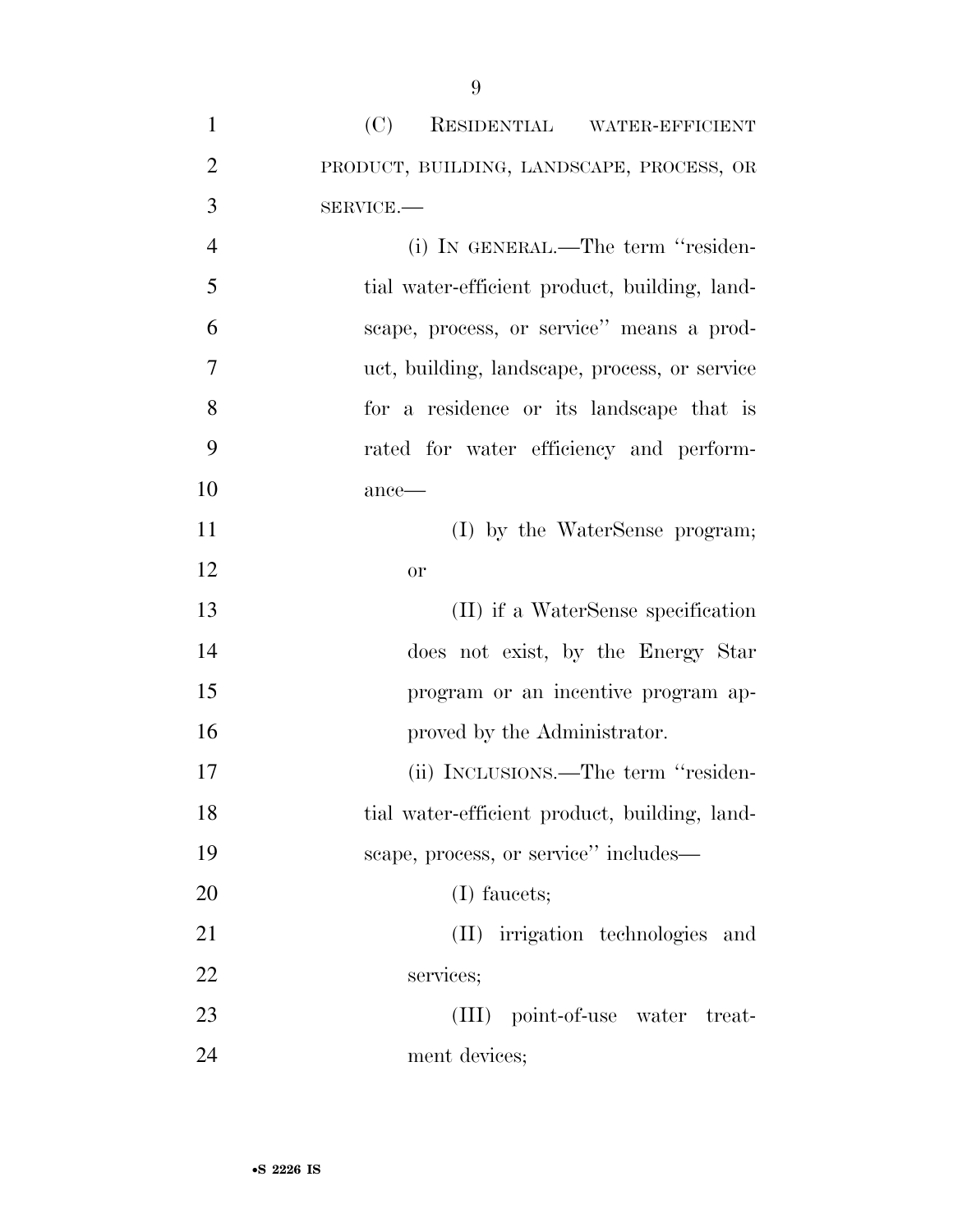| $\mathbf{1}$   | (IV) reuse and recycling tech-                        |
|----------------|-------------------------------------------------------|
| $\overline{2}$ | nologies;                                             |
| 3              | $(V)$ toilets;                                        |
| $\overline{4}$ | (VI) clothes washers;                                 |
| 5              | (VII) dishwashers;                                    |
| 6              | (VIII) showerheads;                                   |
| 7              | (IX) xeriscaping and other land-                      |
| 8              | scape conversions that replace irri-                  |
| 9              | gated turf; and                                       |
| 10             | (X) new water efficient homes                         |
| 11             | certified under the WaterSense pro-                   |
| 12             | gram.                                                 |
| 13             | (D) WATERSENSE PROGRAM.—The term                      |
| 14             | "WaterSense program" means the program es-            |
| 15             | tablished by subsection (c).                          |
| 16             | (2) ELIGIBLE ENTITIES.—An entity shall be eli-        |
| 17             | gible to receive an allocation under paragraph (3) if |
| 18             | the entity—                                           |
| 19             | $(A)$ establishes (or has established) an in-         |
| 20             | centive program to provide financial incentives       |
| 21             | to residential consumers for the purchase of          |
| 22             | residential water-efficient products, buildings,      |
| 23             | landscapes, processes, or services;                   |
| 24             | (B) submits an application for the alloca-            |
| 25             | tion at such time, in such form, and containing       |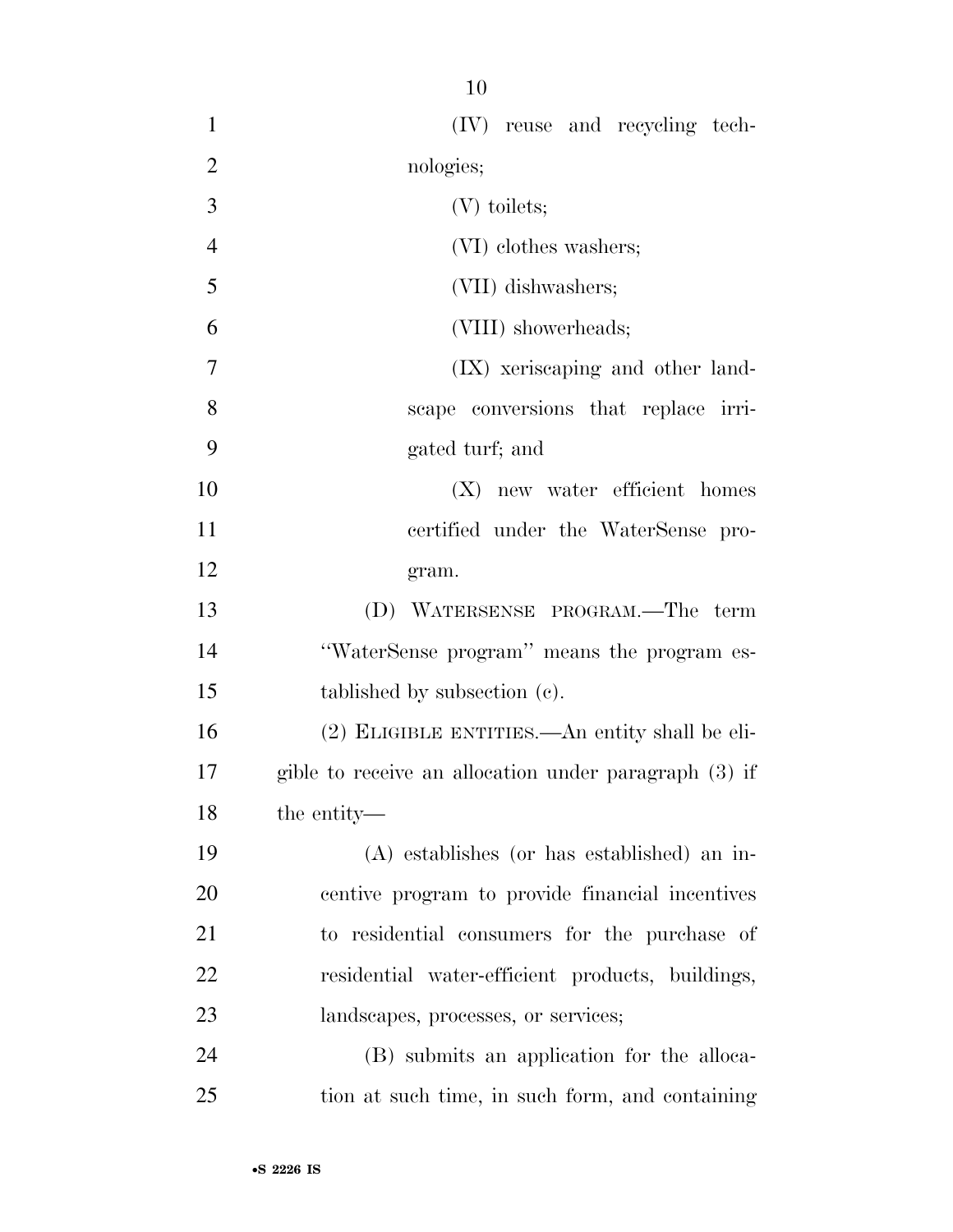| $\mathbf{1}$   | such information as the Administrator may re-          |
|----------------|--------------------------------------------------------|
| $\overline{2}$ | quire; and                                             |
| 3              | (C) provides assurances satisfactory to the            |
| $\overline{4}$ | Administrator that the entity will use the allo-       |
| 5              | cation to supplement, but not supplant, funds          |
| 6              | made available to carry out the incentive pro-         |
| 7              | gram.                                                  |
| 8              | (3) AMOUNT OF ALLOCATIONS.—For each fiscal             |
| 9              | year, the Administrator shall determine the amount     |
| 10             | to allocate to each eligible entity to carry out para- |
| 11             | $graph(4)$ , taking into consideration—                |
| 12             | (A) the population served by the eligible              |
| 13             | entity during the most recent calendar year for        |
| 14             | which data are available;                              |
| 15             | (B) the targeted population of the incen-              |
| 16             | tive program of the eligible entity, such as gen-      |
| 17             | eral households, low-income households, or first-      |
| 18             | time homeowners, and the probable effective-           |
| 19             | ness of the incentive program for that popu-           |
| 20             | lation;                                                |
| 21             | (C) for existing programs, the effectiveness           |
| 22             | of the program in encouraging the adoption of          |
| 23             | water-efficient products, buildings, landscapes,       |
| 24             | facilities, processes, and services;                   |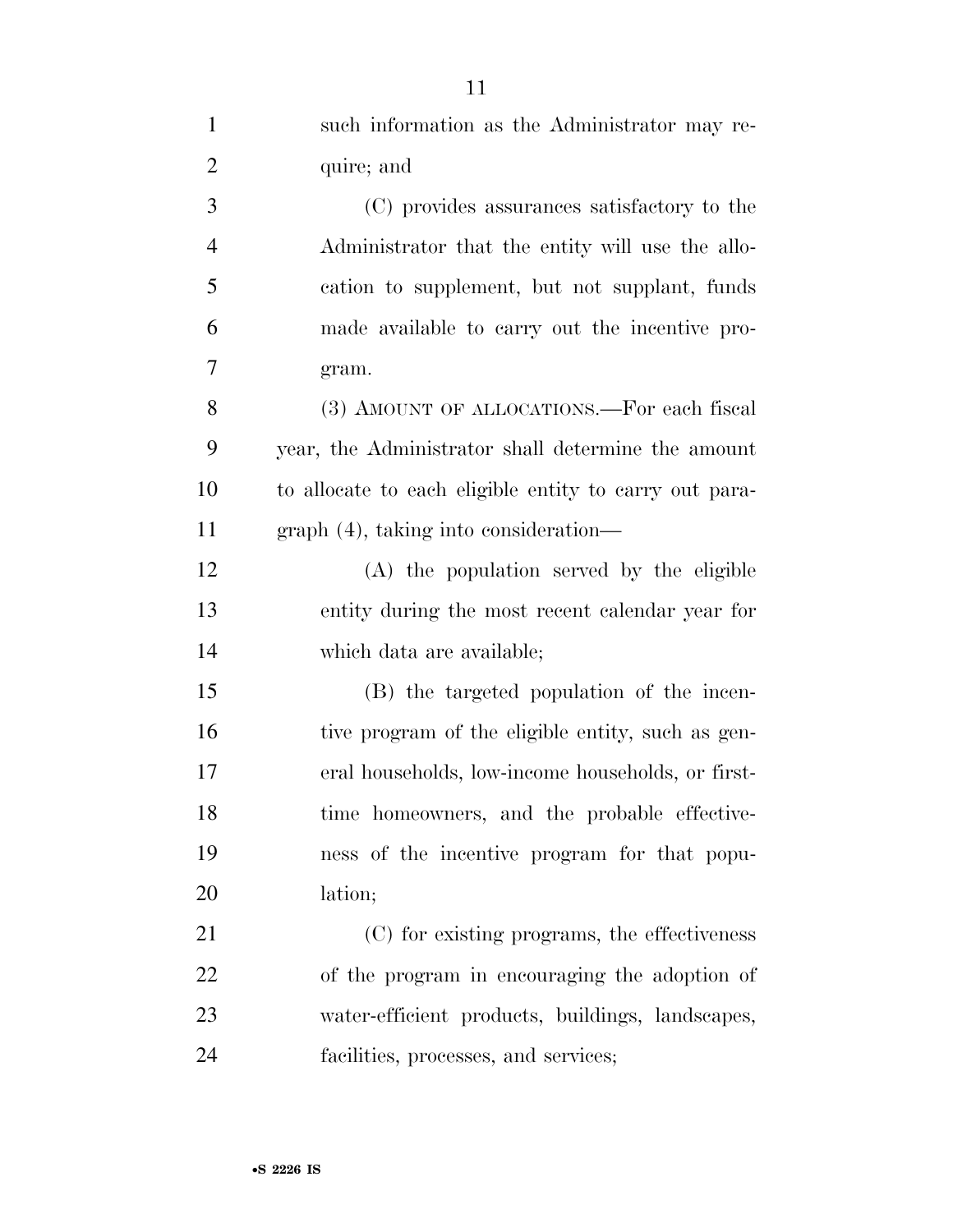|                | (D) any allocation to the eligible entity for                         |
|----------------|-----------------------------------------------------------------------|
| $\overline{2}$ | a preceding fiscal year that remains unused;                          |
| -3             | and                                                                   |
|                | (E) the per capita water demand of the                                |
|                | requested in the second large than a second continued and the form of |

 population served by the eligible entity during the most recent calendar year for which data are available and the accessibility of water sup-plies to the eligible entity.

 (4) USE OF ALLOCATED FUNDS.—Funds allo- cated to an eligible entity under paragraph (3) may be used to pay up to 50 percent of the cost of estab-lishing and carrying out an incentive program.

 (5) FIXTURE RECYCLING.—Eligible entities are encouraged to promote or implement fixture recy- cling programs to manage the disposal of older fix- tures replaced due to the incentive program under this subsection.

18 (6) ISSUANCE OF INCENTIVES.—

 (A) IN GENERAL.—Financial incentives may be provided to residential consumers that meet the requirements of the applicable incen-22 tive program.

 (B) MANNER OF ISSUANCE.—An eligible entity may—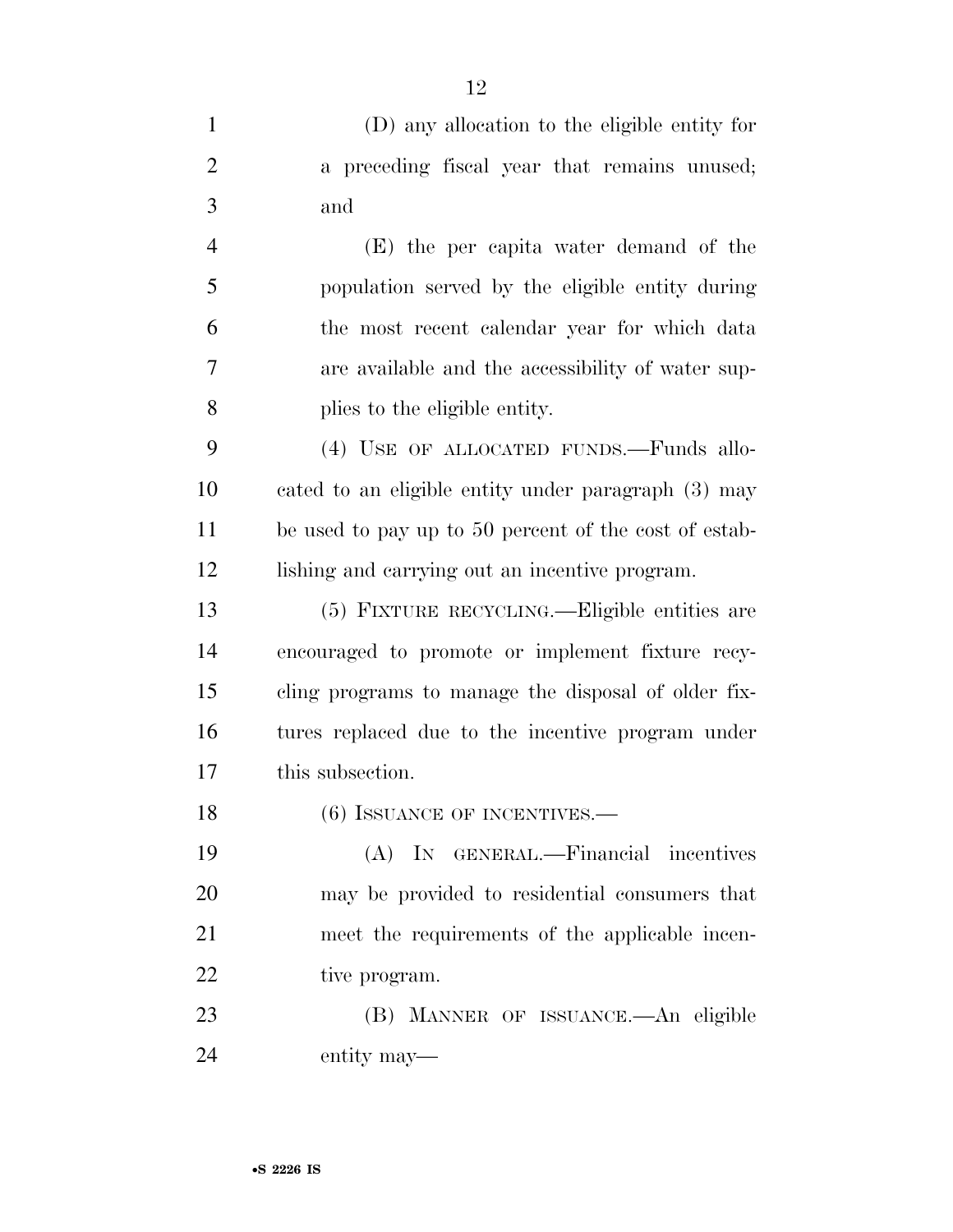| $\mathbf{1}$   | (i) issue all financial incentives di-             |
|----------------|----------------------------------------------------|
| $\overline{2}$ | rectly to residential consumers; or                |
| 3              | (ii) with approval of the Adminis-                 |
| $\overline{4}$ | trator, delegate all or part of financial in-      |
| 5              | centive administration to other organiza-          |
| 6              | tions, including local governments, munic-         |
| 7              | ipal water authorities, water utilities, and       |
| 8              | nonprofit organizations.                           |
| 9              | (C) AMOUNT.—The amount of a financial              |
| 10             | incentive shall be determined by the eligible en-  |
| 11             | tity, taking into consideration—                   |
| 12             | (i) the amount of any Federal or                   |
| 13             | State tax incentive available for the pur-         |
| 14             | chase of the residential water-efficient           |
| 15             | product or service;                                |
| 16             | (ii) the amount necessary to change                |
| 17             | consumer behavior to purchase water-effi-          |
| 18             | cient products and services; and                   |
| 19             | (iii) the consumer expenditures for on-            |
| 20             | site preparation, assembly, and original in-       |
| 21             | stallation of the product.                         |
| 22             | AUTHORIZATION OF APPROPRIATIONS.<br>(7)            |
| 23             | There are authorized to be appropriated to the Ad- |
| 24             | ministrator to carry out this section—             |
| 25             | (A) $$100,000,000$ for fiscal year 2015;           |

•**S 2226 IS**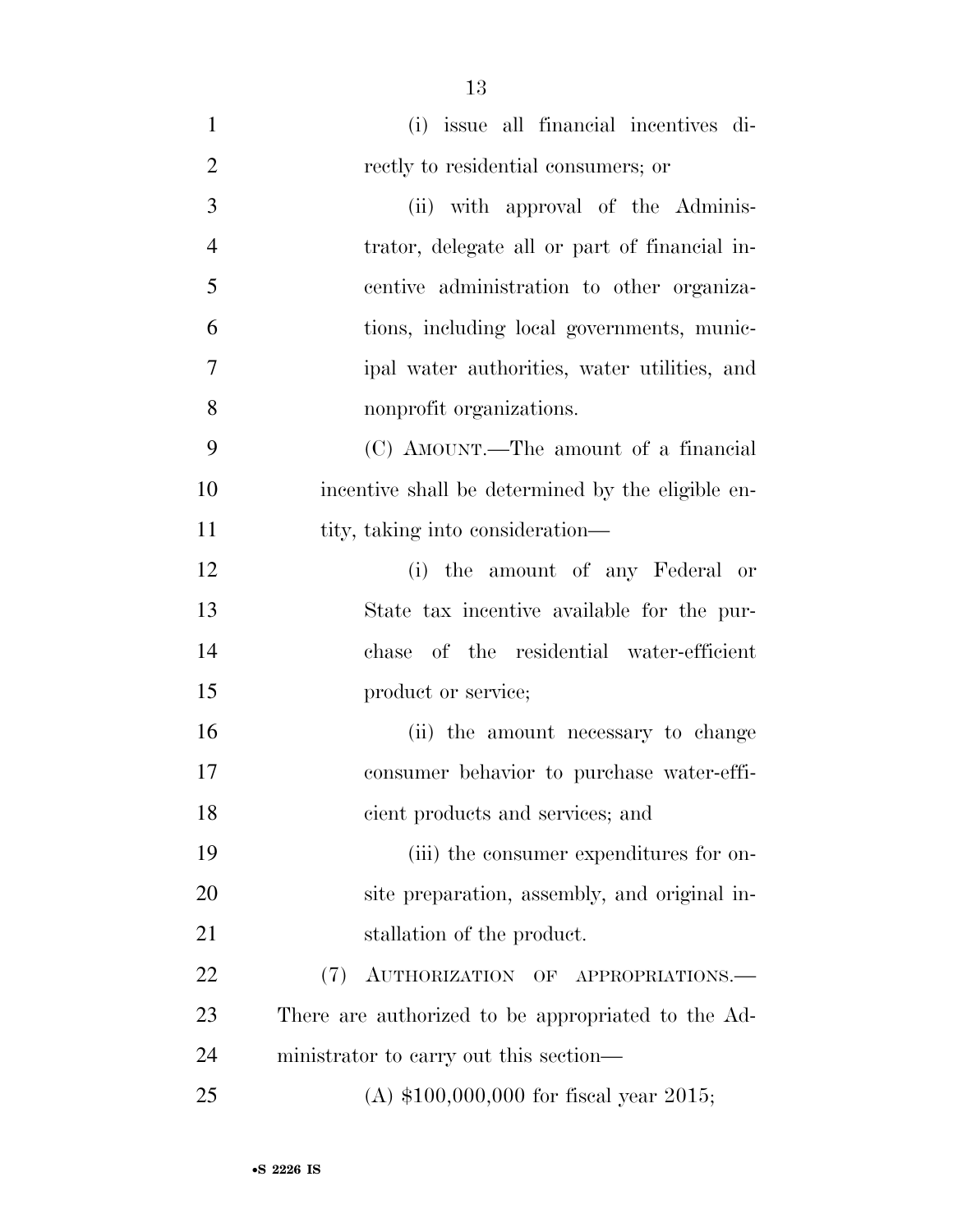| $\mathbf{1}$   | (B) \$150,000,000 for fiscal year 2016;           |
|----------------|---------------------------------------------------|
| $\overline{2}$ | (C) $$200,000,000$ for fiscal year 2017;          |
| 3              | (D) $$150,000,000$ for fiscal year 2018;          |
| 4              | $(E)$ \$100,000,000 for fiscal year 2019; and     |
| 5              | $(F)$ for each subsequent fiscal year, the ap-    |
| 6              | plicable amount for the preceding fiscal year, as |
| 7              | adjusted to reflect changes for the 12-month      |
| 8              | period ending the preceding November 30 in        |
| 9              | the Consumer Price Index for All Urban Con-       |
| 10             | sumers published by the Bureau of Labor Sta-      |
| 11             | tistics of the Department of Labor.               |
| 12             | (e) BLUE BANK FOR WATER SYSTEM MITIGATION         |
|                |                                                   |
| 13             | AND ADAPTATION.                                   |
| 14             | (1) DEFINITIONS.—In this subsection:              |
| 15             | (A) ABRUPT CLIMATE CHANGE.—The term               |
| 16             | "abrupt climate change" means a large-scale       |
| 17             | change in the climate system that—                |
| 18             | (i) takes place over a few decades or             |
| 19             | less;                                             |
| 20             | (ii) persists (or is anticipated to per-          |
| 21             | sist) for at least a few decades; and             |
| 22             | (iii) causes substantial disruptions in           |
| 23             | human and natural systems.                        |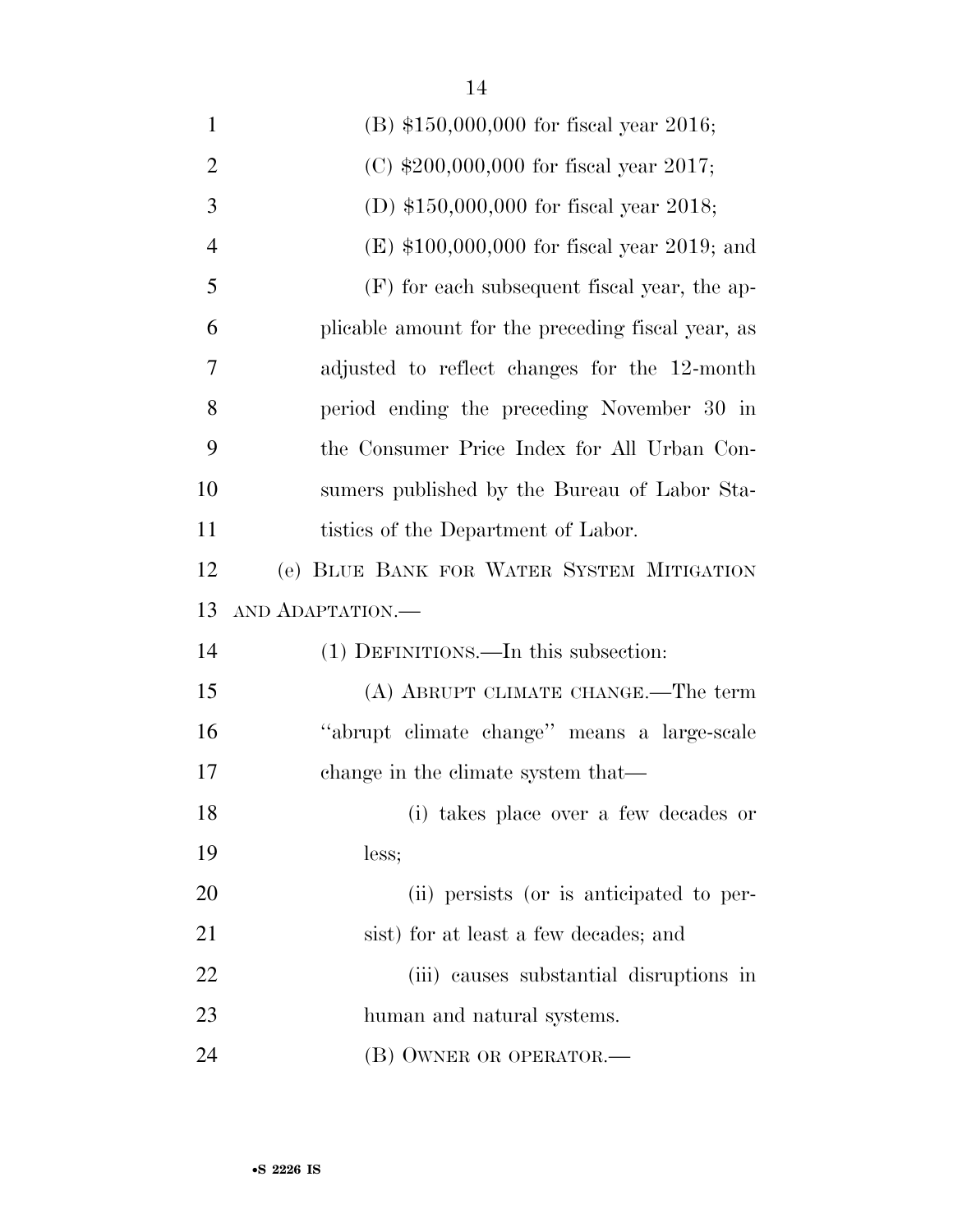| $\mathbf{1}$   | (i) IN GENERAL.—The term "owner               |
|----------------|-----------------------------------------------|
| $\overline{2}$ | or operator" means a person (including a      |
| 3              | regional, State, local, municipal, or private |
| $\overline{4}$ | entity) that owns or operates a water sys-    |
| 5              | tem.                                          |
| 6              | (ii) INCLUSION.—The term "owner or            |
| $\tau$         | operator" includes a non-Federal entity       |
| 8              | that has operational responsibilities for a   |
| 9              | federally owned water system.                 |
| 10             | (C) WATER SYSTEM.—The term "water             |
| 11             | system" means—                                |
| 12             | (i) a community water system (as de-          |
| 13             | fined in section 1401 of the Safe Drinking    |
| 14             | Water Act (42 U.S.C. 300f));                  |
| 15             | (ii) a publicly owned treatment works         |
| 16             | (as defined in section 212 of the Federal     |
| 17             | Water Pollution Control Act (33 U.S.C.        |
| 18             | 1292)), including a municipal separate        |
| 19             | storm sewer system;                           |
| <b>20</b>      | (iii) a decentralized wastewater treat-       |
| 21             | ment system for domestic sewage;              |
| 22             | (iv) a groundwater storage and re-            |
| 23             | plenishment system; or                        |
| 24             | (v) a system for transport and deliv-         |
| 25             | ery of water for irrigation or conservation.  |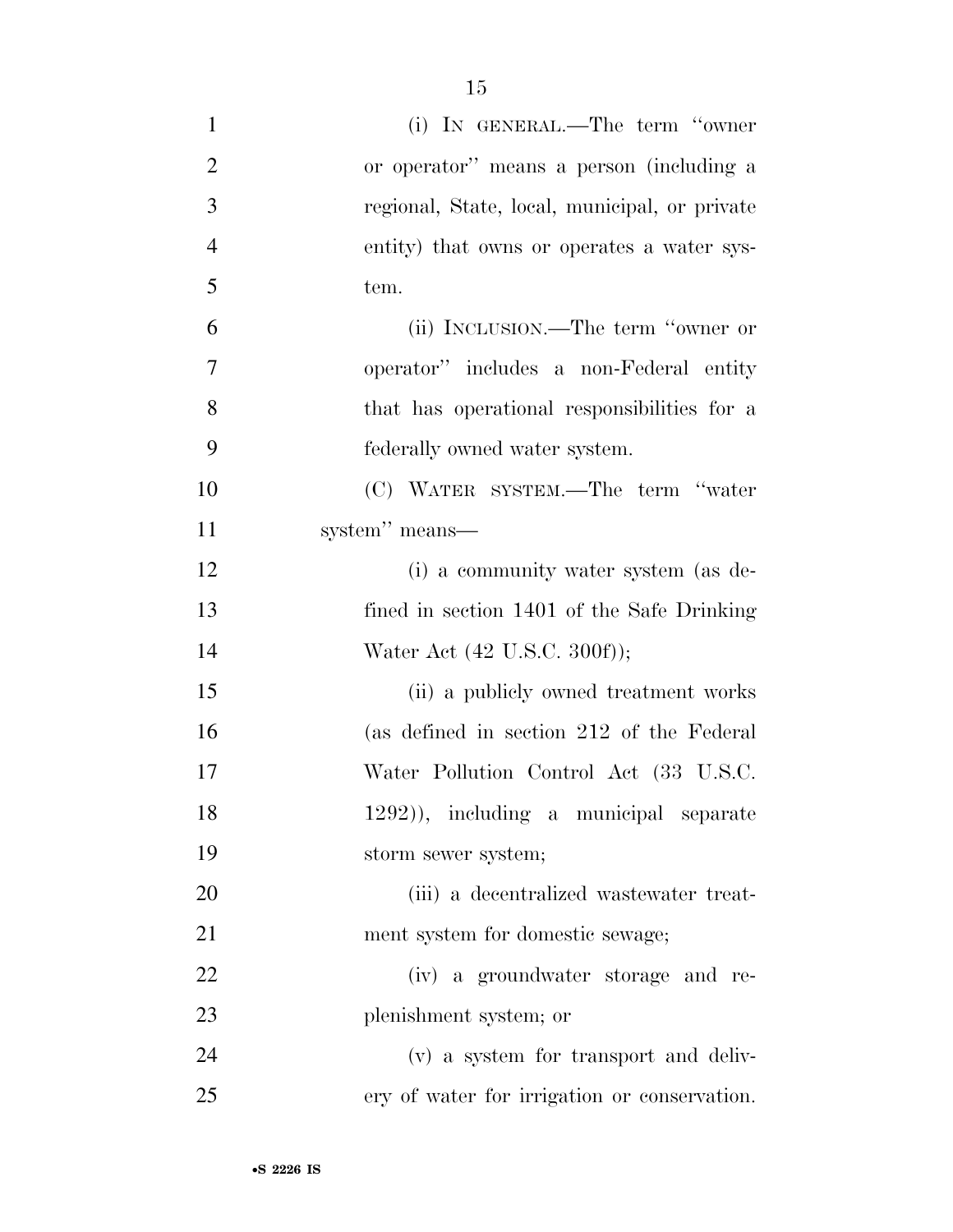| $\mathbf{1}$   | (2) GRANTS.—Beginning in fiscal year 2015,            |
|----------------|-------------------------------------------------------|
| $\overline{2}$ | the Administrator shall make grants to owners or      |
| 3              | operators of water systems to address any ongoing     |
| $\overline{4}$ | or forecasted (based on the best available research   |
| 5              | and data) climate-related impact on the water qual-   |
| 6              | ity or quantity of a region of the United States, for |
| 7              | the purposes of mitigating or adapting to the im-     |
| 8              | pacts of climate change.                              |
| 9              | (3) ELIGIBLE USES.—In carrying out this sub-          |
| 10             | section, the Administrator shall make grants to as-   |
| 11             | sist in the planning, design, construction, implemen- |
| 12             | tation, or maintenance of any program or project to   |
| 13             | increase the resilience of a water system to climate  |
| 14             | change by—                                            |
| 15             | (A) conserving water or enhancing water               |
| 16             | use efficiency, including through the use of          |
| 17             | water metering to measure the effectiveness of        |
| 18             | a water efficiency program;                           |
| 19             | (B) modifying or relocating existing water            |
| 20             | system infrastructure made or projected to be         |
| 21             | made inoperable by climate change impacts;            |
| 22             | (C) preserving or improving water quality,            |
| 23             | including through measures to manage, reduce,         |
| 24             | treat, or reuse municipal stormwater, waste-          |

water, or drinking water;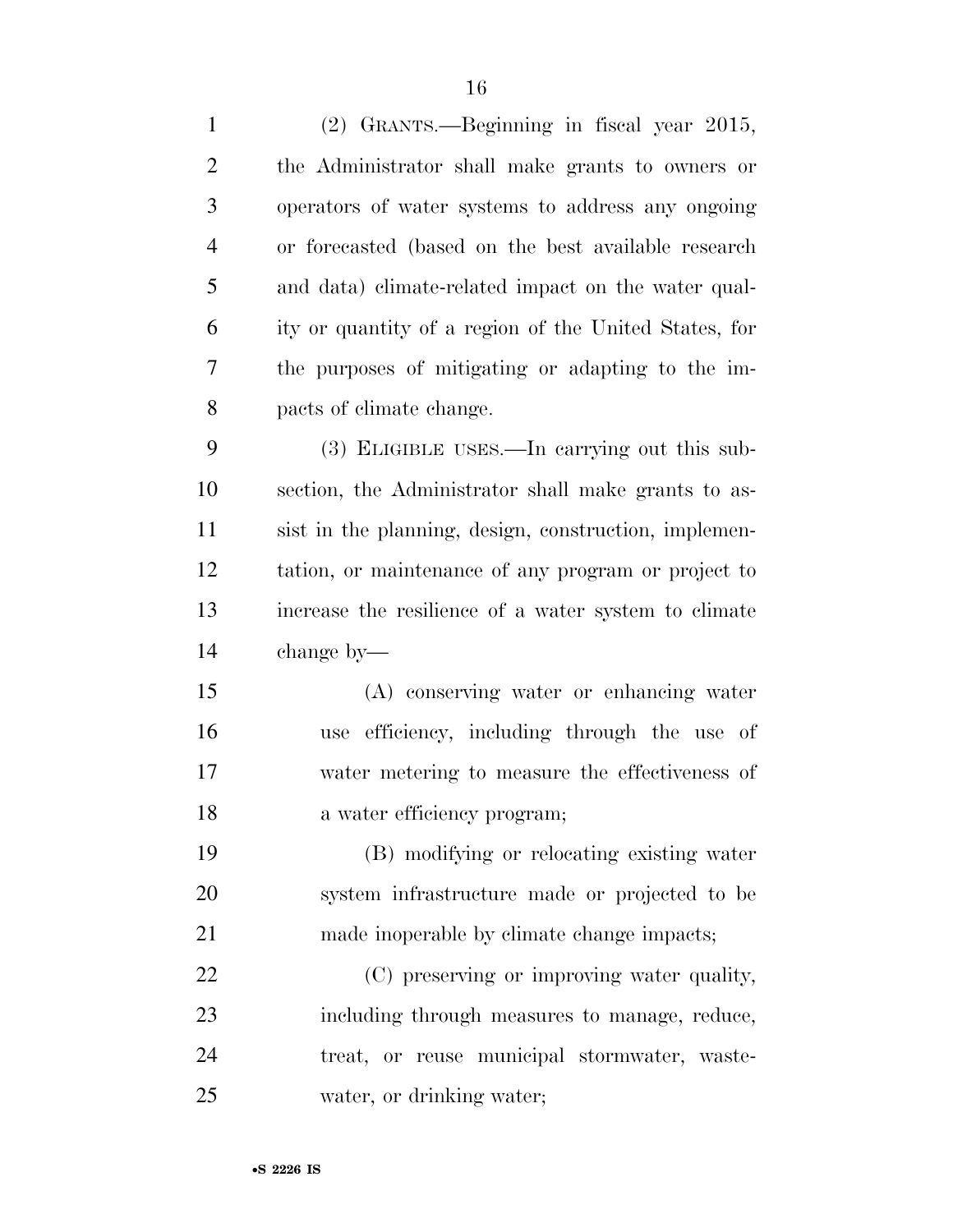| $\mathbf{1}$   |                                                 |
|----------------|-------------------------------------------------|
|                | (D) investigating, designing, or con-           |
| $\overline{2}$ | structing groundwater remediation, recycled     |
| 3              | water, or desalination facilities or systems;   |
| $\overline{4}$ | (E) enhancing water management by in-           |
| 5              | creasing watershed preservation and protection, |
| 6              | such as through the use of natural or engi-     |
| 7              | neered green infrastructure in the management,  |
| 8              | conveyance, or treatment of water, wastewater,  |
| 9              | or stormwater;                                  |
| 10             | (F) enhancing energy efficiency or the use      |
| 11             | and generation of renewable energy in the man-  |
| 12             | agement, conveyance, or treatment of water,     |
| 13             | wastewater, or stormwater;                      |
| 14             | (G) supporting the adoption and use of ad-      |
| 15             | vanced water treatment, water supply manage-    |
| 16             | ment (such as reservoir reoperation), or water  |
| 17             | demand management technologies, projects, or    |
| 18             | processes (such as water reuse and recycling or |
| 19             | adaptive conservation pricing) that maintain or |
| 20             | increase water supply or improve water quality; |
| 21             | (H) modifying or replacing existing sys-        |
| 22             | tems or constructing new systems for existing   |
| 23             | communities or land currently in agricultural   |
| 24             | production to improve water availability, stor- |

age, or conveyance in a manner that—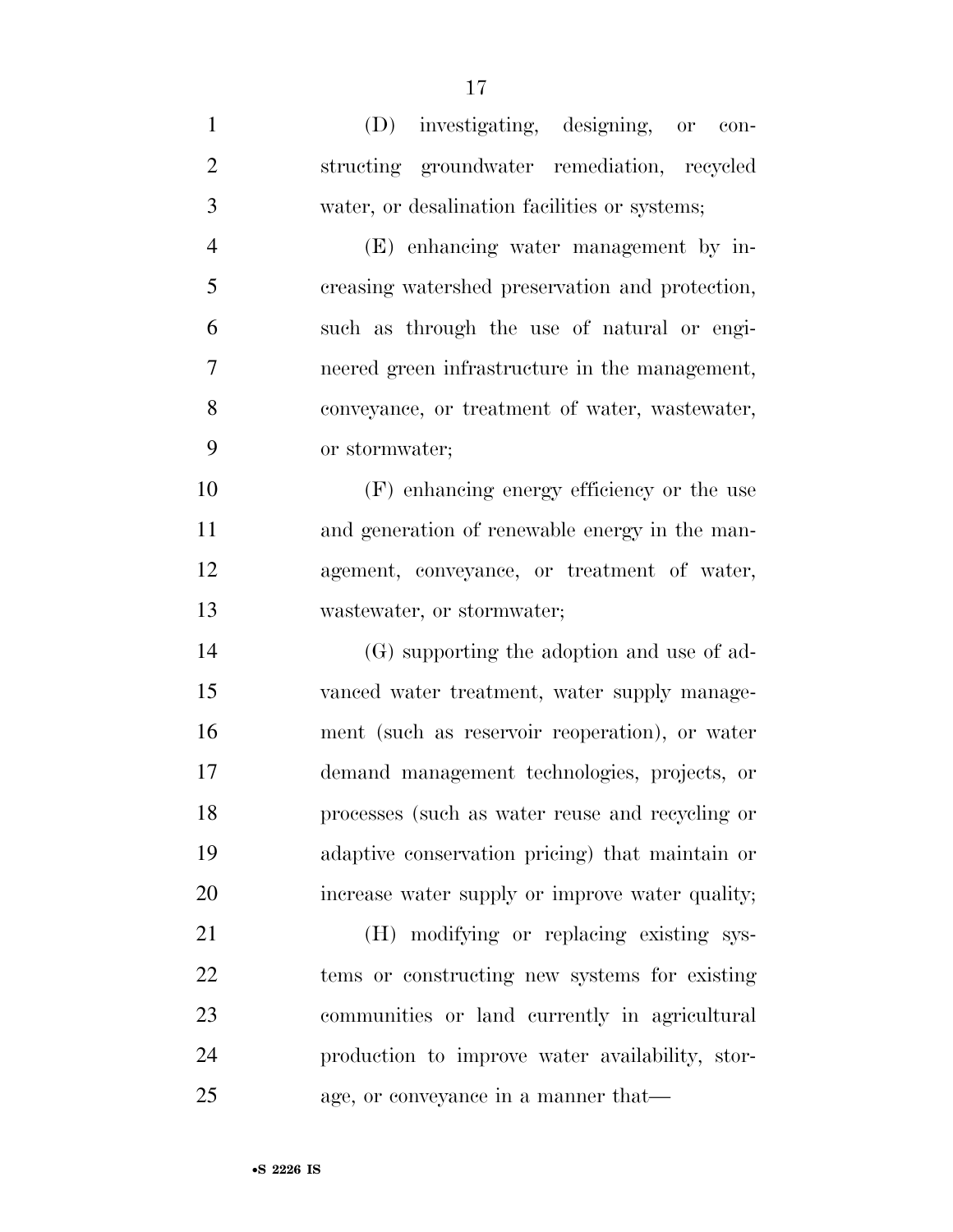| $\mathbf{1}$   | (i) promotes more efficient use of                   |
|----------------|------------------------------------------------------|
| $\overline{2}$ | available water supplies; and                        |
| 3              | does not further exacerbate<br>(ii)                  |
| $\overline{4}$ | stresses on ecosystems;                              |
| 5              | (I) supporting practices and projects, such          |
| 6              | as improved irrigation systems, water banking        |
| 7              | and other forms of water transactions, ground-       |
| 8              | water recharge, stormwater capture, and reuse        |
| 9              | or recycling of drainage water, to improve water     |
| 10             | quality or promote more efficient water use, in-     |
| 11             | cluding on land currently in agricultural pro-       |
| 12             | duction;                                             |
| 13             | (J) conducting and completing studies or             |
| 14             | assessments to project how climate change may        |
| 15             | impact the future operations and sustainability      |
| 16             | of water systems; or                                 |
| 17             | (K) developing and implementing mitiga-              |
| 18             | tion measures to rapidly address impacts on          |
| 19             | water systems most susceptible to abrupt cli-        |
| 20             | mate change, including those in the Colorado         |
| 21             | River Basin and coastal regions at risk from         |
| 22             | rising sea levels.                                   |
| 23             | (4) APPLICATION.—To be eligible to receive a         |
| 24             | grant from the Administrator under paragraph $(2)$ , |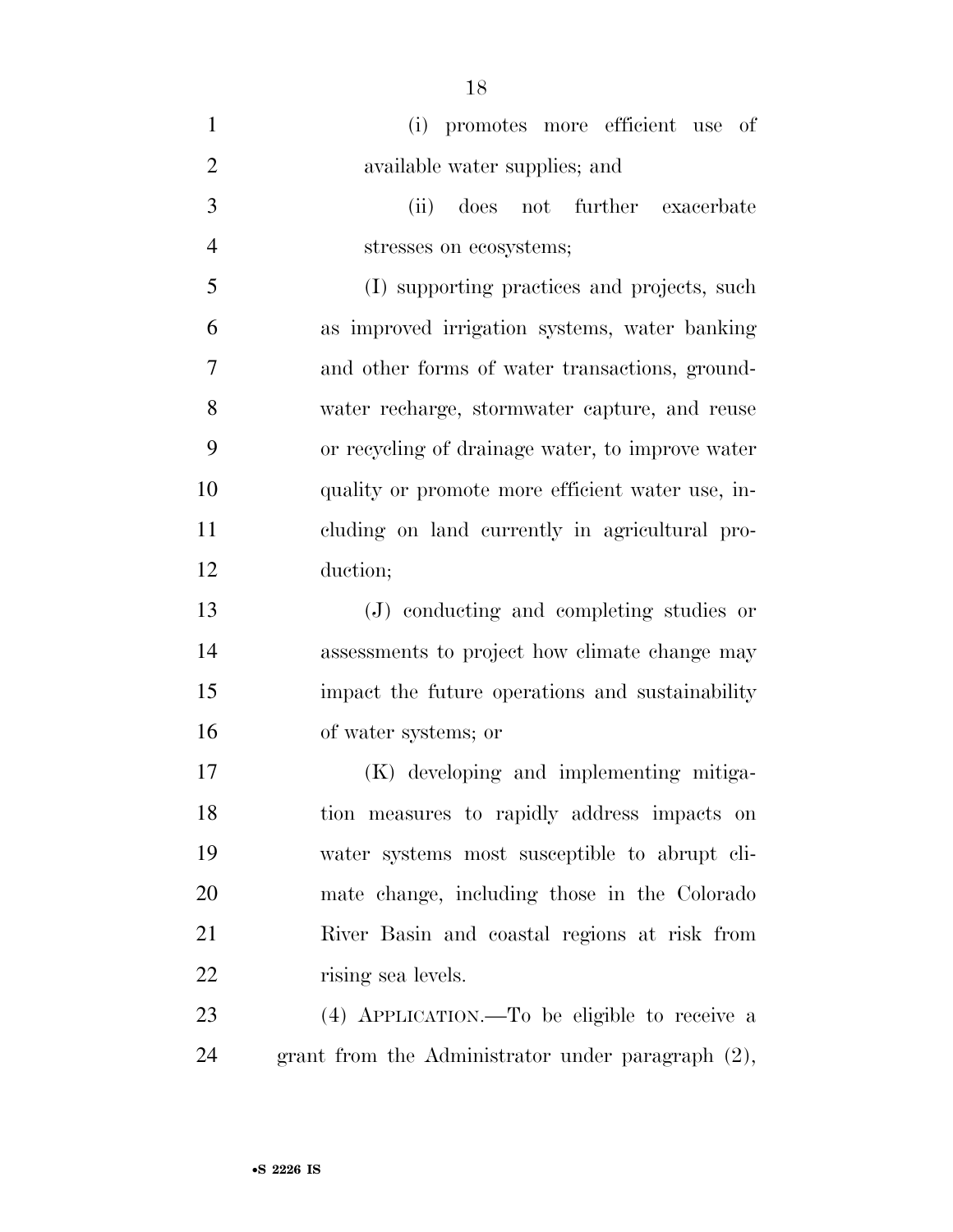| $\mathbf{1}$   | the owner or operator of a water system shall submit |
|----------------|------------------------------------------------------|
| $\overline{2}$ | to the Administrator an application that—            |
| 3              | (A) includes a proposal of the program,              |
| $\overline{4}$ | strategy, or infrastructure improvement to be        |
| 5              | planned, designed, constructed, implemented, or      |
| 6              | maintained by the water system;                      |
| 7              | (B) cites the best available research or             |
| 8              | data that demonstrates—                              |
| 9              | (i) the risk to the water resources or               |
| 10             | infrastructure of the water system as a re-          |
| 11             | sult of ongoing or forecasted changes to             |
| 12             | the hydrological system brought about by             |
| 13             | factors arising from climate change, in-             |
| 14             | cluding rising sea levels and changes in             |
| 15             | precipitation levels; and                            |
| 16             | (ii) how the proposed program, strat-                |
| 17             | egy, or infrastructure improvement would             |
| 18             | perform under the anticipated climate con-           |
| 19             | ditions;                                             |
| 20             | (C) explains how the proposed program,               |
| 21             | strategy, or infrastructure improvement is ex-       |
| 22             | pected to enhance the resiliency of the water        |
| 23             | system, including source water protection for        |
| 24             | community water systems, to these risks or re-       |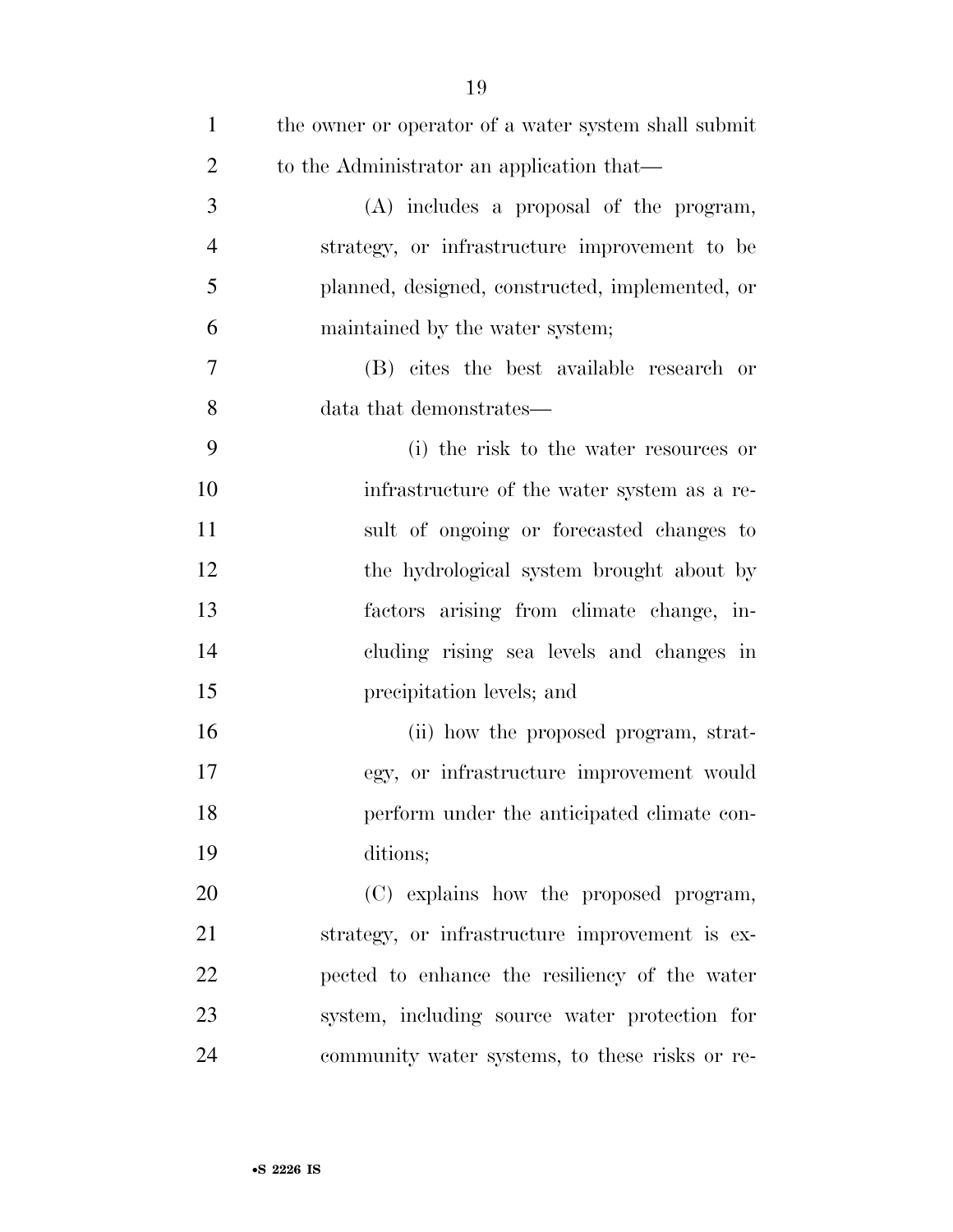| $\mathbf{1}$   | duce the direct or indirect greenhouse gas emis- |
|----------------|--------------------------------------------------|
| $\overline{2}$ | sions of the water system; and                   |
| 3              | (D) demonstrates that the program, strat-        |
| $\overline{4}$ | egy, or infrastructure improvement is—           |
| 5              | (i) consistent with any approved State           |
| 6              | and tribal climate adaptation plan; and          |
| 7              | not inconsistent with any ap-<br>(ii)            |
| 8              | proved natural resources plan.                   |
| 9              | $(5)$ COMPETITIVE PROCESS.—                      |
| 10             | (A) IN GENERAL.—Each calendar year, the          |
| 11             | Administrator shall conduct a competitive proc-  |
| 12             | ess to select and fund applications under this   |
| 13             | subsection.                                      |
| 14             | (B)<br>PRIORITY REQUIREMENTS<br><b>AND</b>       |
| 15             | WEIGHTING.—In carrying out the process, the      |
| 16             | Administrator shall—                             |
| 17             | (i) prioritize funding of applications           |
| 18             | that are submitted by the owners or opera-       |
| 19             | tors of water systems that are, based on         |
| 20             | the best available research and data, at the     |
| 21             | greatest and most immediate risk of facing       |
| 22             | significant climate-related negative impacts     |
| 23             | on water quality or quantity;                    |
| 24             | (ii) in selecting among the priority ap-         |
| 25             | plications determined under clause (i), en-      |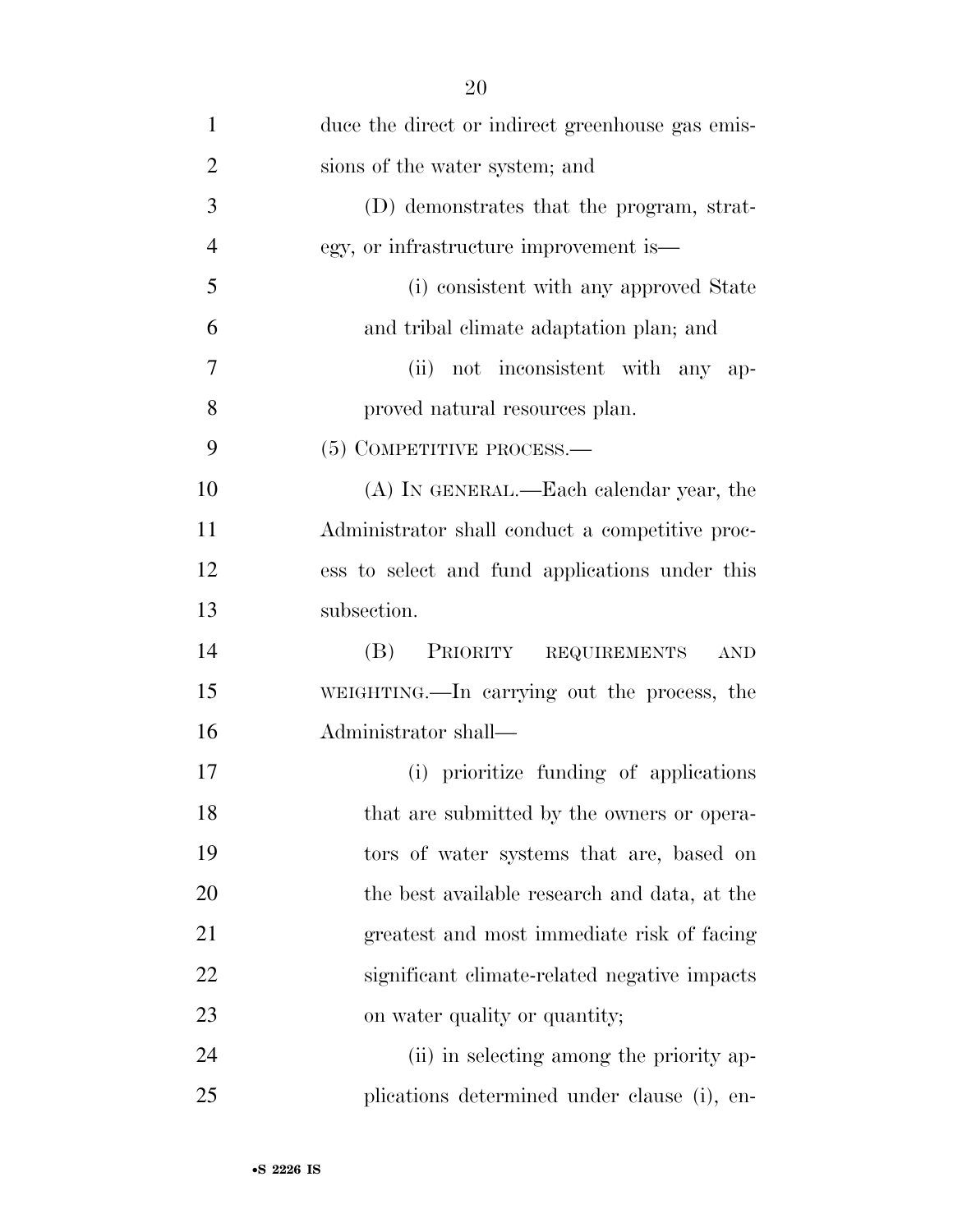| $\mathbf{1}$   | sure that the final list of applications fund-   |
|----------------|--------------------------------------------------|
| $\overline{2}$ | ed for each year includes a substantial          |
| 3              | number that, to the maximum extent prac-         |
| $\overline{4}$ | ticable, includes each eligible use described    |
| 5              | in paragraph $(3)$ ;                             |
| 6              | (iii) solicit applications from water            |
| 7              | systems that are—                                |
| 8              | (I) located in all regions of the                |
| 9              | United States; and                               |
| 10             | (II) facing varying risks as a re-               |
| <sup>11</sup>  | sult of climate change; and                      |
| 12             | (iv) provide for solicitation and con-           |
| 13             | sideration of public input in the develop-       |
| 14             | ment of criteria used in evaluating applica-     |
| 15             | tions.                                           |
| 16             | $(6)$ COST SHARING.—                             |
| 17             | (A) FEDERAL SHARE.—The Federal share             |
| 18             | of the cost of any program, strategy, or infra-  |
| 19             | structure improvement that is the subject of a   |
| 20             | grant awarded by the Administrator to a water    |
| 21             | system under paragraph $(2)$ shall not exceed 50 |
| 22             | percent of the cost of the program, strategy,    |
| 23             | and infrastructure improvement.                  |
| 24             | CALCULATION OF<br>(B)<br>NON-FEDERAL             |
| 25             | SHARE.—In calculating the non-Federal share      |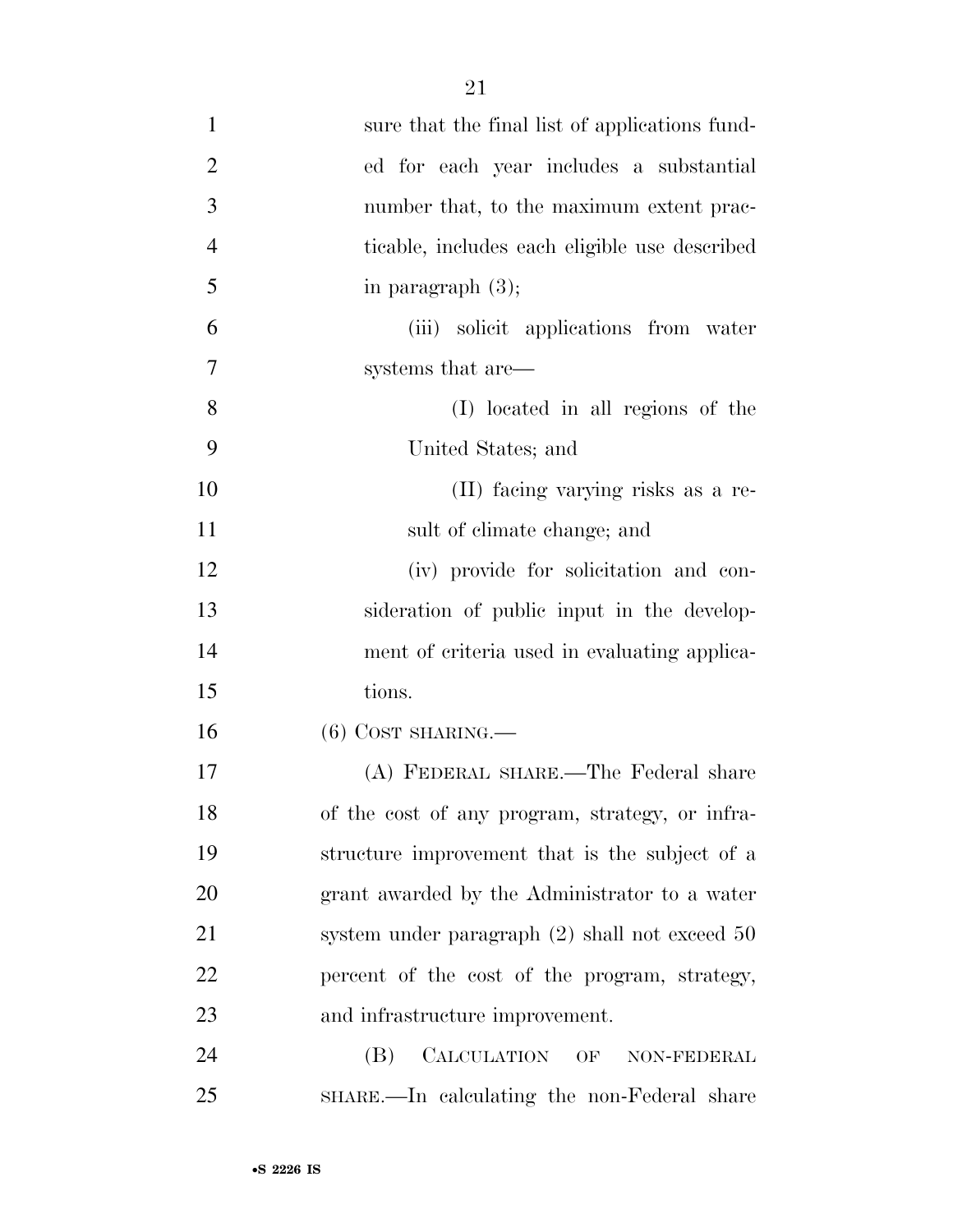| $\mathbf{1}$   | of the cost of a program, strategy, or infra-    |
|----------------|--------------------------------------------------|
| $\overline{2}$ | structure improvement proposed by a water sys-   |
| 3              | tem through an application submitted by the      |
| $\overline{4}$ | water system under paragraph (4), the Admin-     |
| 5              | istrator shall—                                  |
| 6              | (i) include the value of any in-kind             |
| $\tau$         | services that are integral to the completion     |
| 8              | of the program, strategy, or infrastructure      |
| 9              | improvement, as determined by the Admin-         |
| 10             | istrator; and                                    |
| 11             | (ii) not include any other amount that           |
| 12             | the water system receives from a Federal         |
| 13             | agency.                                          |
| 14             | (7) LABOR STANDARDS.-                            |
| 15             | (A) IN GENERAL.—All laborers and me-             |
| 16             | chanics employed on infrastructure improve-      |
| 17             | ments funded directly by or assisted in whole or |
| 18             | in part by this subsection shall be paid wages   |
| 19             | at rates not less than those prevailing for the  |
| 20             | same type of work on similar construction in     |
| 21             | the immediate locality, as determined by the     |
| 22             | Secretary of Labor in accordance with sub-       |
|                |                                                  |
| 23             | chapter IV of chapter 31 of part $A$ of subtitle |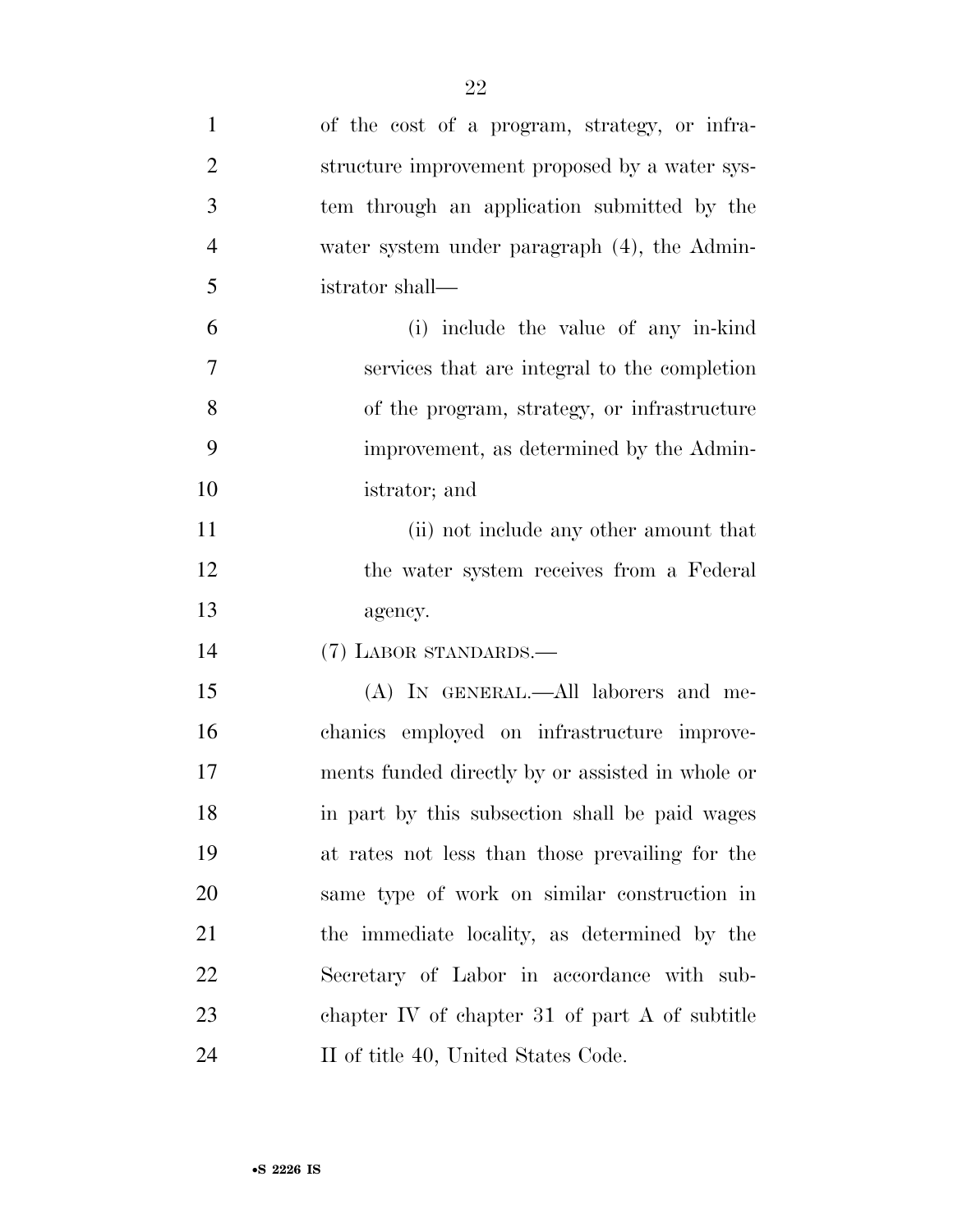| $\mathbf{1}$   | (B) AUTHORITY AND FUNCTIONS.-With                  |
|----------------|----------------------------------------------------|
| $\overline{2}$ | respect to the labor standards in this para-       |
| 3              | graph, the Secretary of Labor shall have the       |
| $\overline{4}$ | authority and functions set forth in Reorganiza-   |
| 5              | tion Plan Numbered 14 of 1950 (64 Stat.            |
| 6              | $1267$ ; 5 U.S.C. App.) and section 3145 of title  |
| 7              | 40, United States Code.                            |
| 8              | (8) REGULATIONS.—                                  |
| 9              | $(A)$ In GENERAL.—Not later than 1 year            |
| 10             | after the date of enactment of this Act, the Ad-   |
| 11             | ministrator shall promulgate final regulations to  |
| 12             | carry out this subsection.                         |
| 13             | (B) SPECIAL RULE FOR THE CONSTRUC-                 |
| 14             | TION OF TREATMENT WORKS.—In carrying out           |
| 15             | this paragraph, the Administrator shall incor-     |
| 16             | porate all relevant and appropriate require-       |
| 17             | ments of title VI of the Federal Water Pollution   |
| 18             | Control Act (33 U.S.C. 1381 et seq.) applicable    |
| 19             | to the construction of treatment works that are    |
| 20             | carried out under this subsection.                 |
| 21             | $(9)$ REPORT TO CONGRESS.—Not later than 3         |
| <u>22</u>      | years after the date of enactment of this Act, and |
| 23             | every 3 years thereafter, the Administrator shall  |
| 24             | submit to the Congress a report on progress in im- |